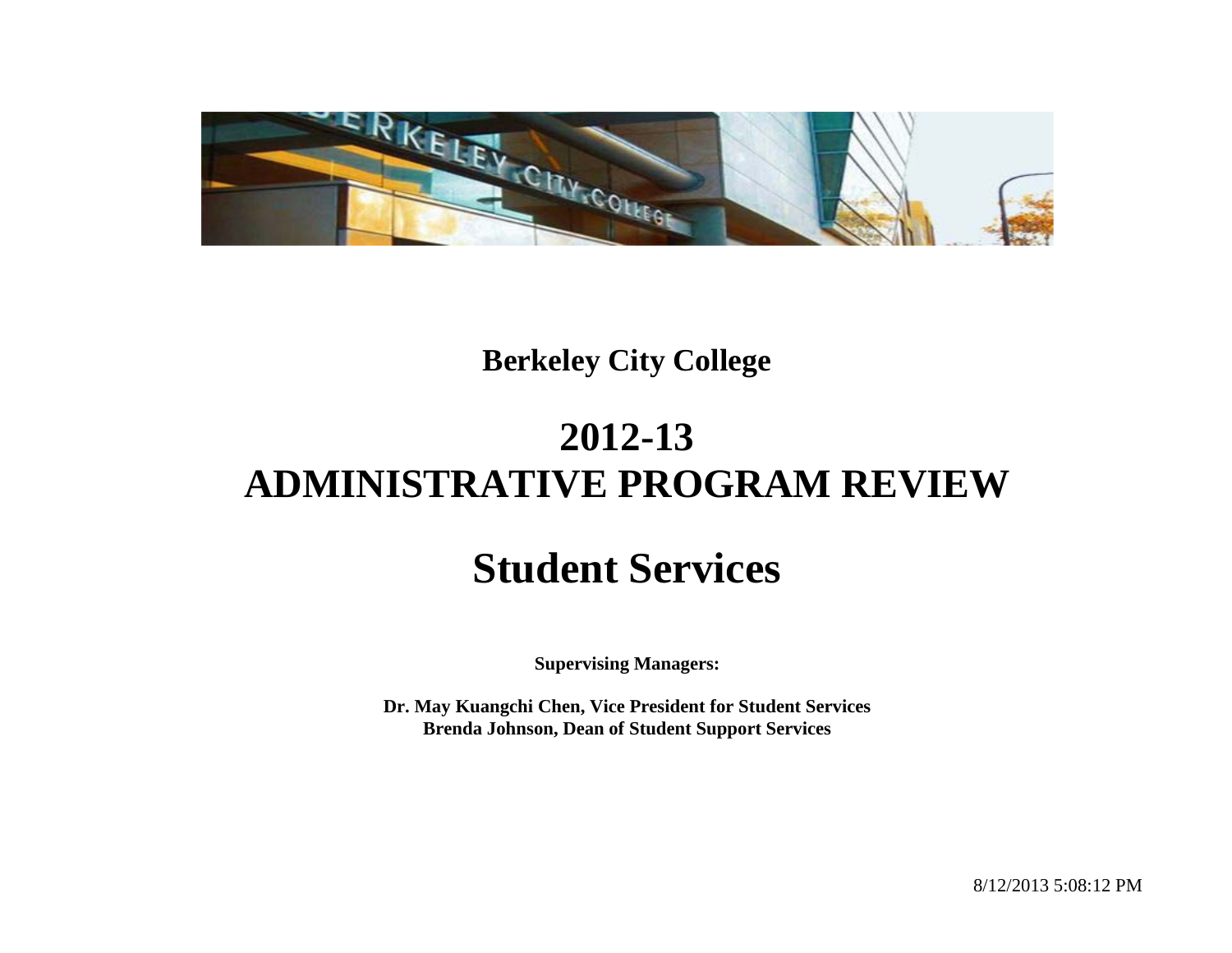## **Table of Contents**

| <b>CONTENT</b>                                                                                                                                                      | <b>PAGE</b>    |
|---------------------------------------------------------------------------------------------------------------------------------------------------------------------|----------------|
| <b>MISSION</b>                                                                                                                                                      | 3              |
| <b>FUNCTION</b>                                                                                                                                                     | 3              |
| ORGANIZATIONAL CHART                                                                                                                                                | $\overline{4}$ |
| MANAGEMENT POSITIONS - SUMMARY OF RESPONSIBILITIES                                                                                                                  | 5              |
| STUDENT SERVICES DECISION-MAKING PROCESS:<br>Integrate Program Review into Decision-Making Process                                                                  | 6              |
| STUDETN SERVICES FUNCTION ALIGENMENT WITH PCCD<br>AND BCC STRATEGIC DIRECTIONS:<br>2011-12 AND 2012-13 GOALS, STUDENT SERVICES MAJOR ACTIVITIES AND ACCOMPLISHMENTS | 8              |
| EVIDENCE SUPPORTING STUDENT SERVICES ACTIVITIES AND ACCOMPLISHMENTS:                                                                                                | 17             |
| STUDENT SERVICES INFORMATION BY PROGRAM:<br>EXECUTIVE SUMMARY, SUCCESS STORIES, FUTURE ACTION PLANS AND PROGRAM RESOURCES NEEDS 18                                  |                |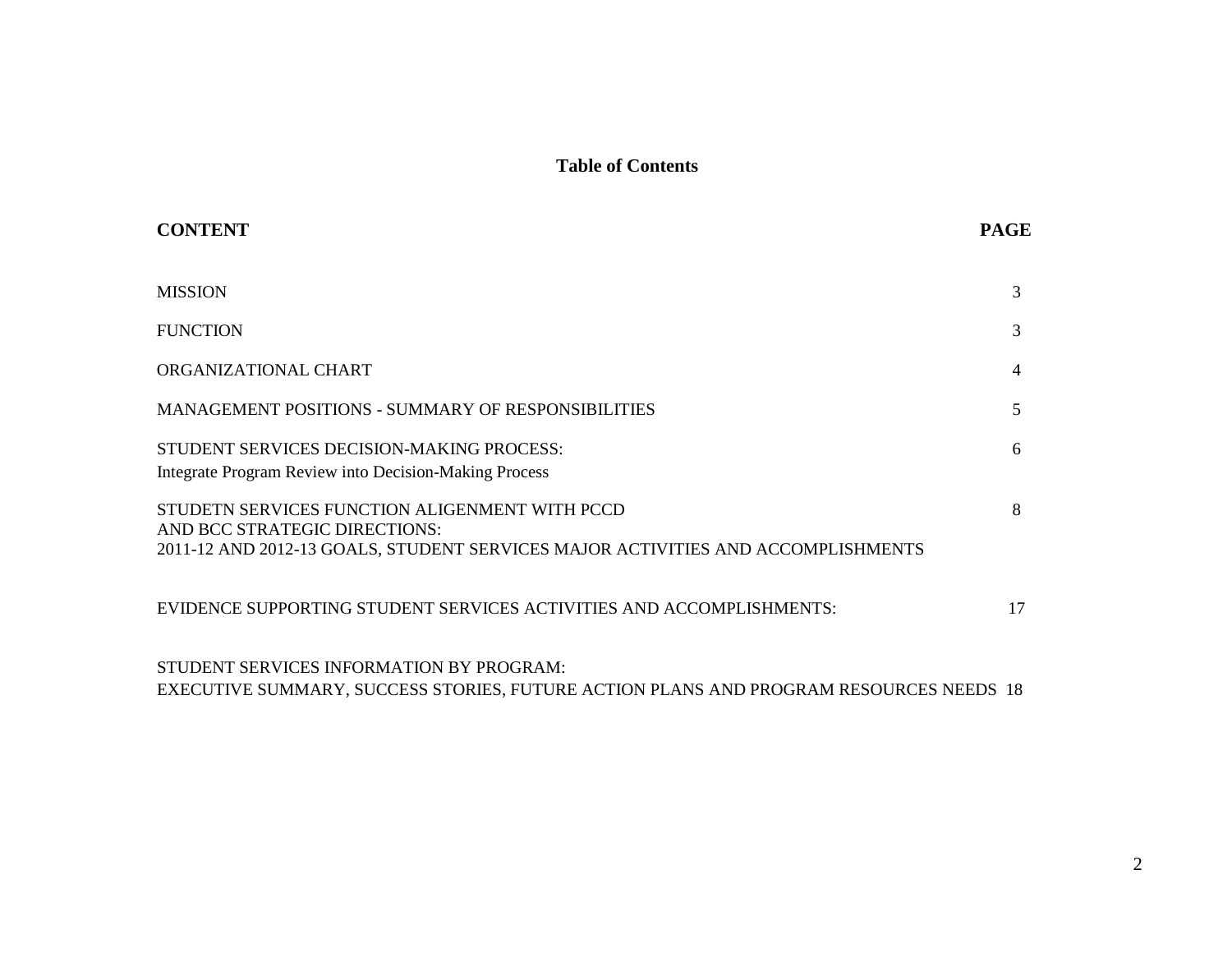## **Berkeley City College STUDENT SERVICES**

## I. **MISSION**: Transforming lives by providing student support services aiming success

## II. **FUNCTION**:

The division of Student Services at Berkeley City College provides services to students, supports instruction, and fulfills the mission of the College. The division assists students in developing the "whole student" or a student's intellectual capacity and achievement, emotional make-up, physical condition, social relationships, vocational aptitudes and skills, moral values, economic resources, and aesthetic appreciations.

Through innovation, cooperation, and collaboration, Student Services at BCC supports day-to-day operation of admissions and records, financial aid, outreach and college application, placement assessment and orientation, counseling (academic, general, personal, and career), Program for Students with Disabilities (DSPS), EOPS/CARE and CalWORKs, TRiO, transfer and career services, student activities and associated students, student discipline, and selected on-site student health services.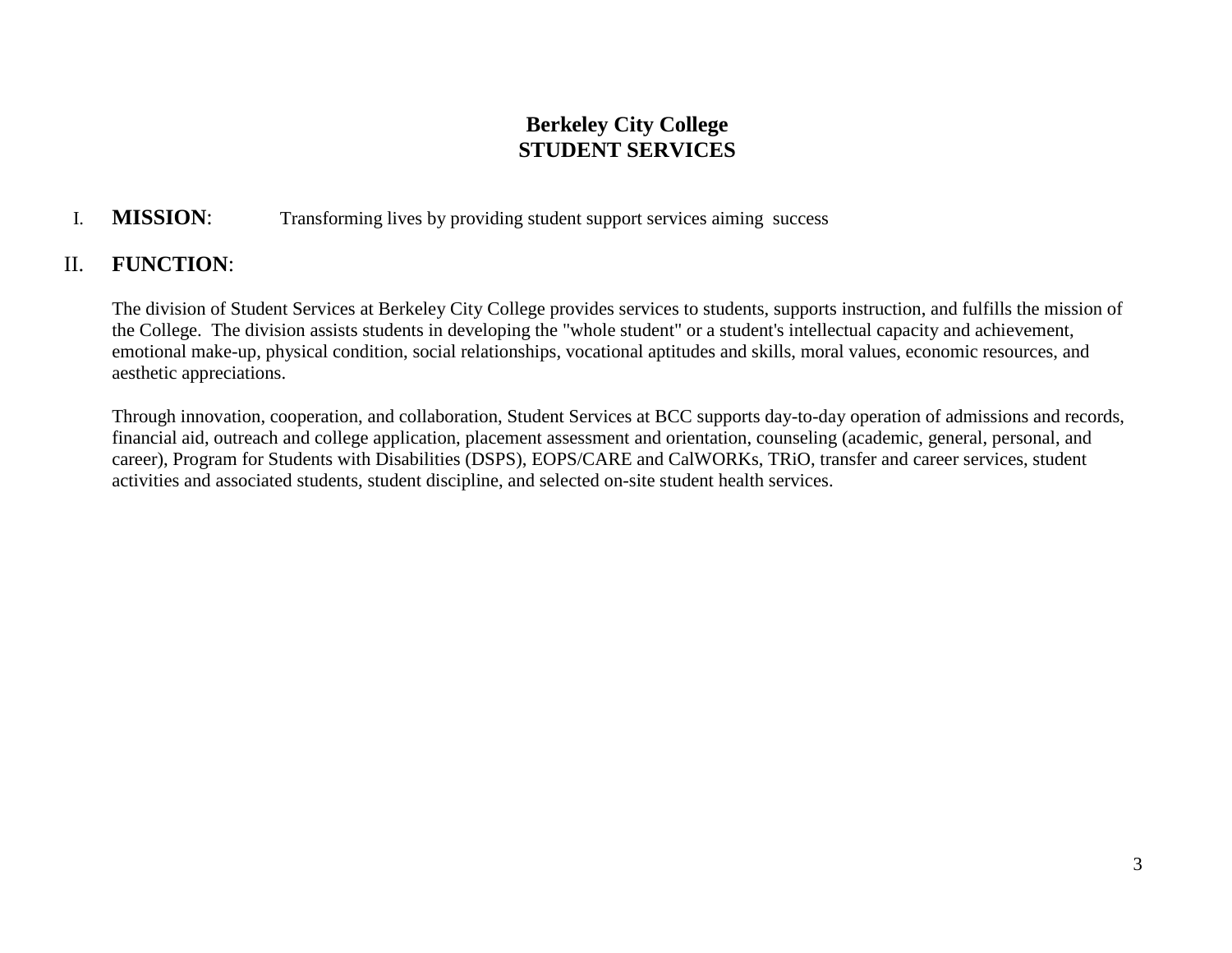

4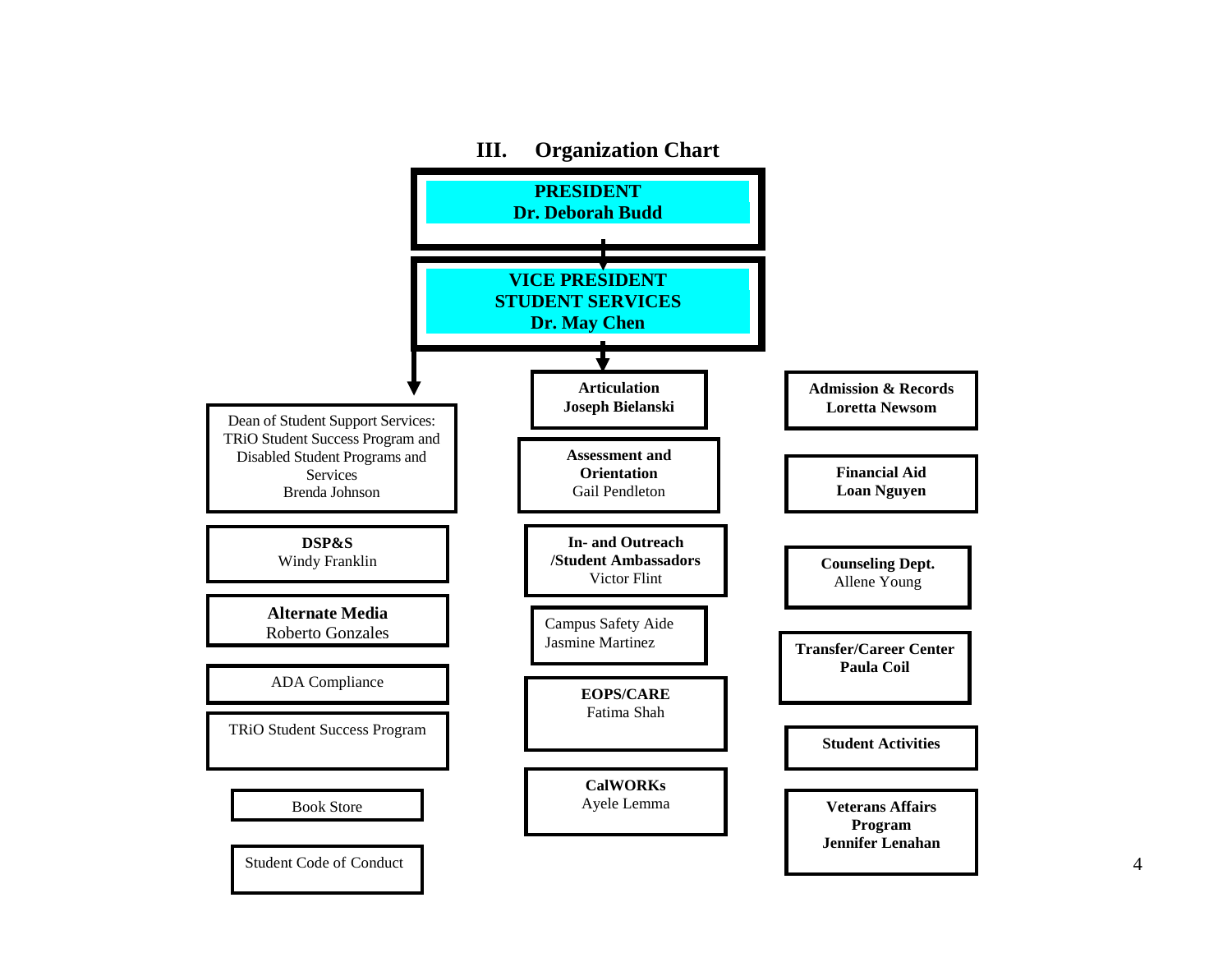## **IV. MANAGEMENT POSITIONS - SUMMARY OF RESPONSIBILITIES**

### **Vice President of Student Services**

- 1. Serves as Chief Student Services Officer of Berkeley City College and coordinates with other Student Services leaders within the District.
- 2. Exercises oversight of the Student Services divisions of College
- 3. Provides overall leadership to the College in assessment and orientation, out-reach and in-reach, counseling, Veteran Services, transfer and career services, programs and services to students with disabilities (DSPS), student activities and clubs, TRiO, Extended Opportunity Programs and Services (EOPS), CARE, and CalWORKs
- 4. Works with the district office and provides day-to-day support to admissions and records, health services, and financial aid
- 5. Oversees activities of Office of Student Services as detailed in Mission Statement.
- 6. Coordinates and collaborates with Office of Instruction of the College
- 7. Provides college-level coordination and oversight for the program review and Student Learning Outcomes planning process and implementation.
- 8. Provides college-level oversight for advisory committees forming and meeting related to student services at the colleges.
- 9. Leads grant development activities at the division and college level, and coordinates with the district in grant applications.
- 10. Provides administrative oversight for the counseling faculty tenure review and evaluation processes.
- 11. Conducts staff hiring, evaluation, and improvement activities.
- 12. Interprets and ensures compliance with federal and state statutes and regulations, the rules and policies of the Board of Trustees and the administrative directives of the Chancellor as they affect educational and student support services of the College.
- 13. Supervises the completion of reports as necessary or appropriate for federal, state and local agencies including various reports and data submissions required by the State Chancellor's Office for California Community Colleges.
- 14. Reviews legislation affecting student services and communicates with faculty and staff at the College.
- 15. Oversees and implements district and college policies and procedures in grievance and student code of conducts.
- 16. Serves on the Leadership and Roundtable at the College, and District committees as a voting member
- 17. Coordinates and hosts district wide Student Services Vice Presidents' and Deans' meetings
- 18. Acts in the absence of the President as directed.

#### **Dean of Student Support Services**

- 1. Leads, plans, supervises, coordinates and evaluates all programs and services i[n Disabled Students Programs & Services \(DSPS\) and Trio Student](http://www.cccco.edu/LinkClick.aspx?link=616&tabid=645)  [Success Grant Project f](http://www.cccco.edu/LinkClick.aspx?link=616&tabid=645)or effectiveness and efficiency. Develops, plans and implements work schedules to ensure necessary coverage during regular and peak periods and certifies all payrolls. Develops and implements plans, procedures, goals and objectives for Trio and DSPS in accordance with policies and guidelines at the district, state, and Federal levels.
- 2. Coordinates programs and services with other Student Services offices and departments to ensure most effective staffing and service delivery. Provides leadership in the new and emerging technologies in support of student success for DSPS and Trio student populations.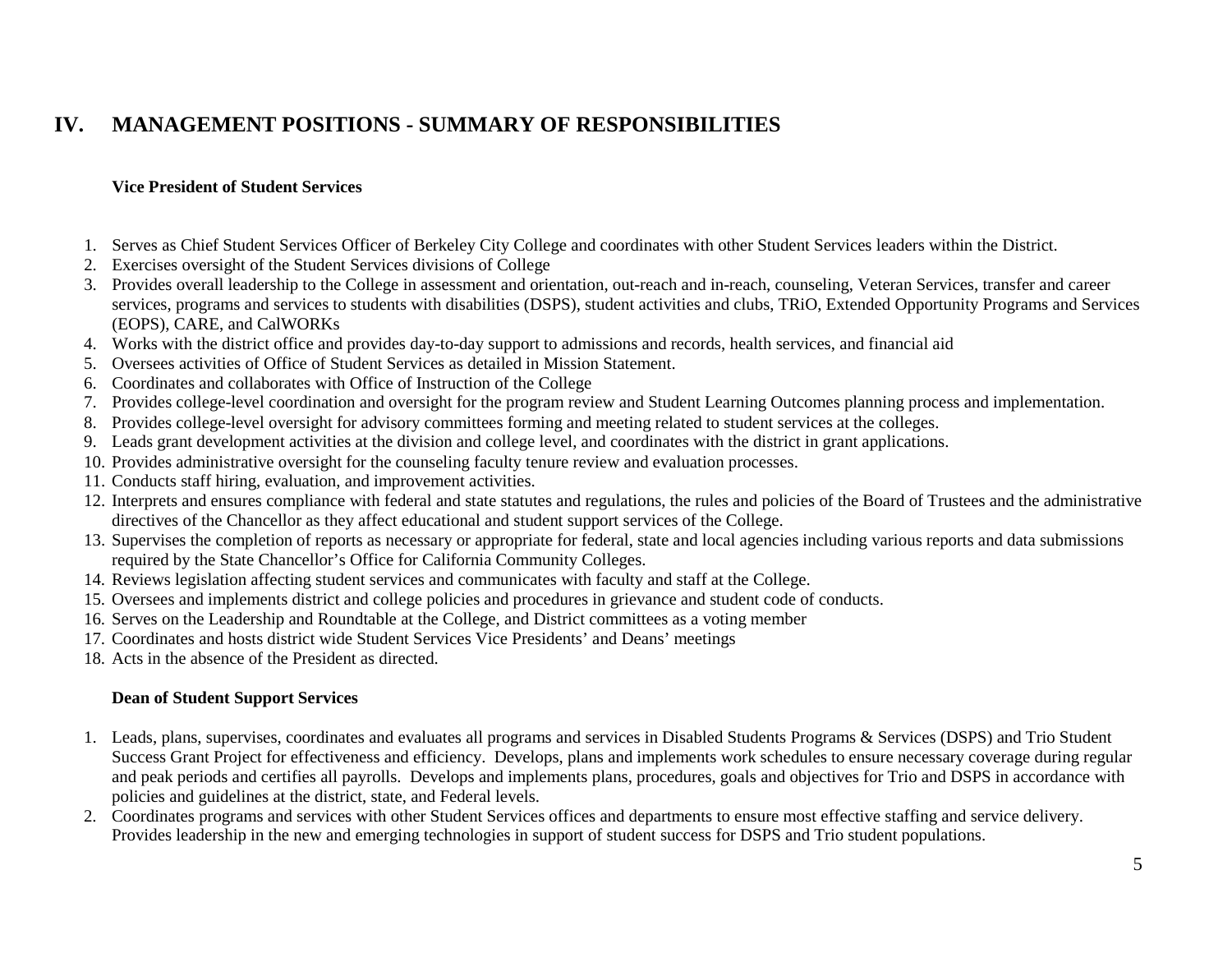- 3. Works with faculty to develop academic and support services and curricula for Trio and DSPS student populations.
- 4. Provides leadership for and participates in the recommendation for selection of faculty and staff; and supervises, motivates, trains and evaluates faculty and staff in DSPS and Trio.
- 5. Supports a climate that promotes and expects innovation, cross-cultural effectiveness and improved service to students and the community. Works with advisory committees and outside evaluators.
- 6. Chairs or serves on college committees; participates in local, regional, statewide, and national meetings; maintains compliance with division, district, state, and federal regulations; prepares and distributes required reports. Chairs the Trio Student Success Taskforce, coordinate meetings, set agendas, and maintain meeting records
- 7. Manages the program budgets and reporting for the Trio/DSPS in collaboration with BCC Student Services and Instruction, college and district accounting staff
- 8. Establishes and maintains accurate, timely and complete recordkeeping processes, ensuring that all grant/categorical program reporting requirements and restrictions are observed and works In conjunction with the business office, coordinates and compiles data and prepares grant/categorical program reports
- 9. Administers data regarding participants and program outcomes, conducts research regarding program effectiveness and student tracking, creates and/or archives project documentation
- 10. Communicates an informed understanding of the objectives and outcomes of Trio and DSPS to grant/categorical program staff, administrators, other college personnel, and the grant/ categorical program officer
- 11. Counsels students, including those referred for specialized assistance. Responsible for maintaining files, records, facilities, equipment and supplies.
- 12. Plans and develops outreach programs for DSPS and Trio programs; determines needs and makes appropriate referrals and follow-up arrangements with relevant service agencies and local high school contacts; and encourages underrepresented and disadvantaged students to enroll in appropriate educational programs, including, but not limited to DSPS and Trio.
- 13. Promotes and supports developmental education, tutorial services, selected academic success strategies, learning communities and other motivational services to nurture a campus climate conducive to the success of educationally and socio-economically diverse current and prospective students for Trio and DSPS students.
- 14. Performs other related duties as assigned.

## **V. STUDENT SERVICES DECISION-MAKING PROCESS: Integrate Program Review into Decision-Making Process**

In order to increase institutional effectiveness, Berkeley City College Student Services has integrated Program Review into a complete decisionmaking process. Through Unit Plan, Program Review, Student Learning Outcomes and the shared governance process, Student Services Division within Berkeley City College clarifies, streamlines, and prioritizes its many actions plans, action items, and initiatives and develops a comprehensive implementation plan complete with performance measures.

Please see the integrated decision-making process in a diagram below.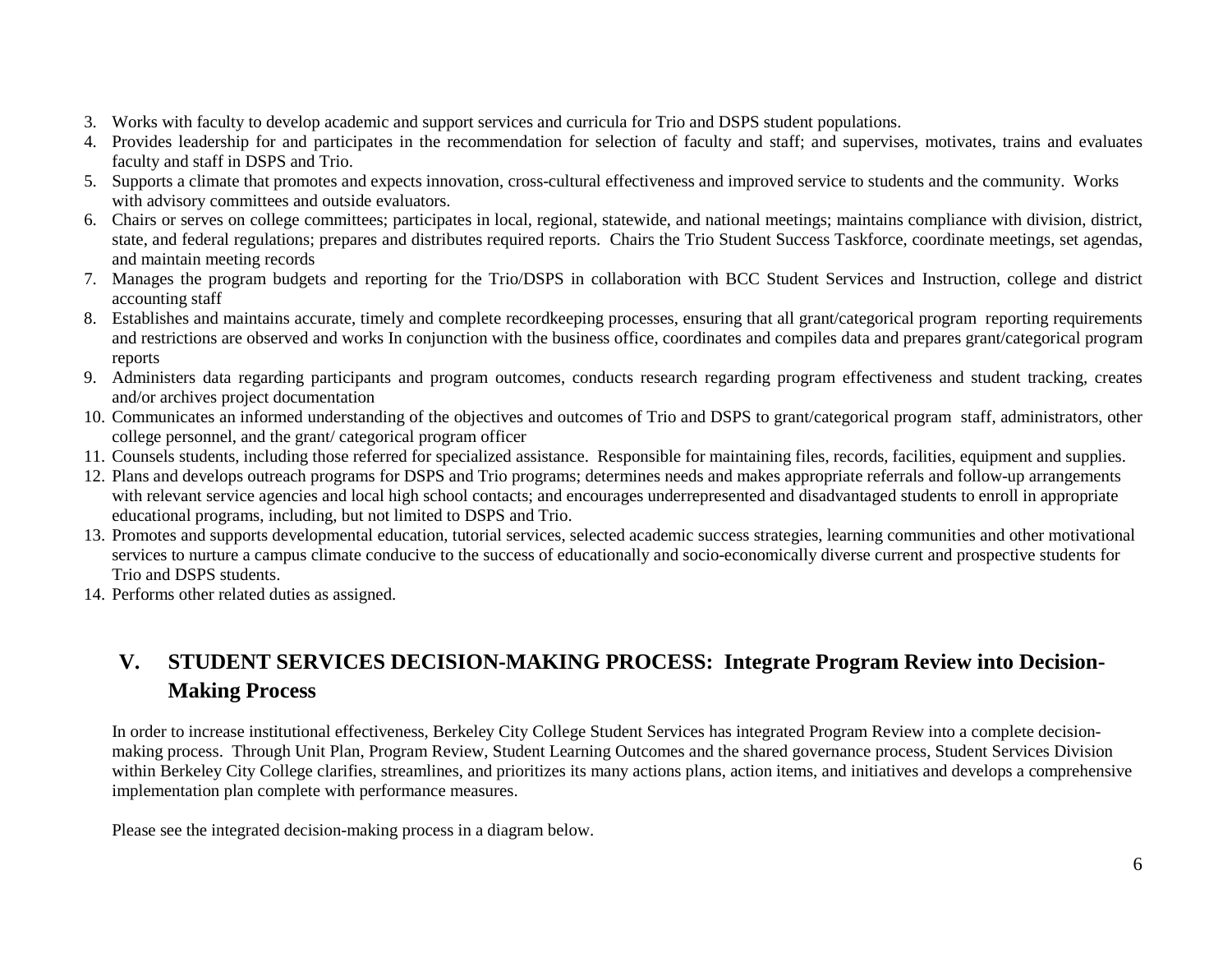

## 7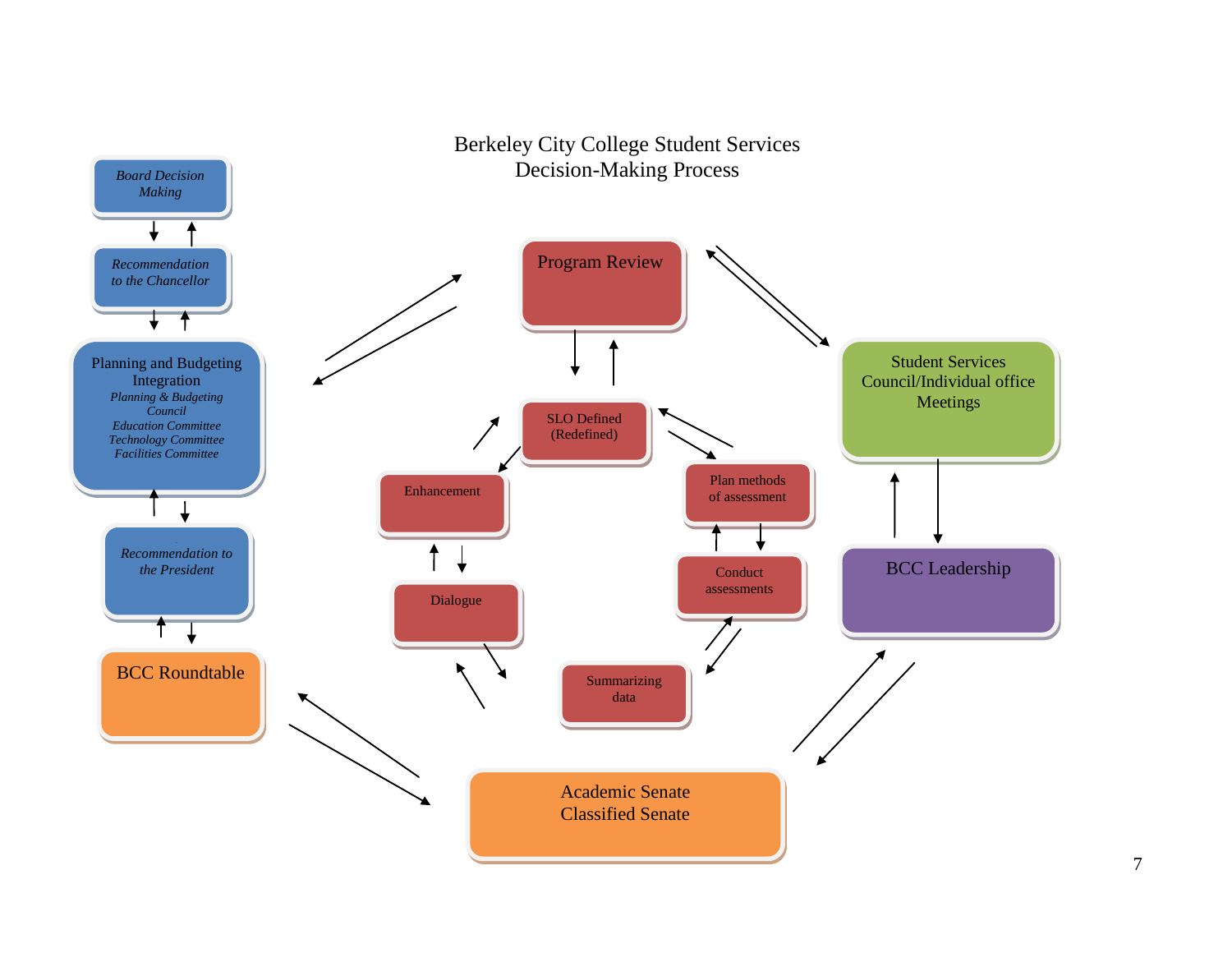## **VI. STUDETN SERVICES FUNCTION ALIGENMENT WITH PCCD AND BCC STRATEGIC DIRECTIONS: Goals and Accomplishments**

## **2011- 2012 and 2012 - 2013 Berkeley City College Goals, Student Services Major Activities and Accomplishments**

| <b>Section</b> | Goal                                                                                                                                                                                                                                                                                                                                                                                      | <b>Activities</b><br>A. ADVANCE STUDENT ACCESS, EQUITY, AND SUCCESS                                                                                                                                                                                                                                                     | <b>Accomplishments</b>                                                                                                                                                                                                                                                                                                                                                                                                                                                           |
|----------------|-------------------------------------------------------------------------------------------------------------------------------------------------------------------------------------------------------------------------------------------------------------------------------------------------------------------------------------------------------------------------------------------|-------------------------------------------------------------------------------------------------------------------------------------------------------------------------------------------------------------------------------------------------------------------------------------------------------------------------|----------------------------------------------------------------------------------------------------------------------------------------------------------------------------------------------------------------------------------------------------------------------------------------------------------------------------------------------------------------------------------------------------------------------------------------------------------------------------------|
| A.1.1          | Increase the number of Student Education<br>Plans (SEP) for Berkeley City College<br>(BCC) first-year students by 30% through<br>one-stop group orientation, placement and<br>counseling, and require students to meet<br>with counselors in group or individual<br>settings before the end of their second<br>semester to create an SEP that aligns with<br>their major and career goals | Offered one-stop group orientation,<br>placement and counseling, and developed<br>SEP for students through BCCO and other<br>organized effort, e.g. Inviting first-year<br>students to meet with counselor to develop<br>and/or update their SEPs.<br>Began to fully implement First Year<br>Experience in Spring 2013. | Over 400 new students participated<br>BCCO since Spring 2012.<br>Increased the number of SEP by 66%<br>since the beginning of 2012-13.<br>BCC has been officially invited by<br>Berkeley High School to attend<br>community college fair and Junior<br>College Day.<br>10% of the 700 freshmen invited to<br>develop/update SEP in Fall 2012<br>responded and SEP completed.<br>100% of EOPS/CARE, TRiO, DSPS,<br>PACE, and TRiO students meet<br>counselors and developed SEPs. |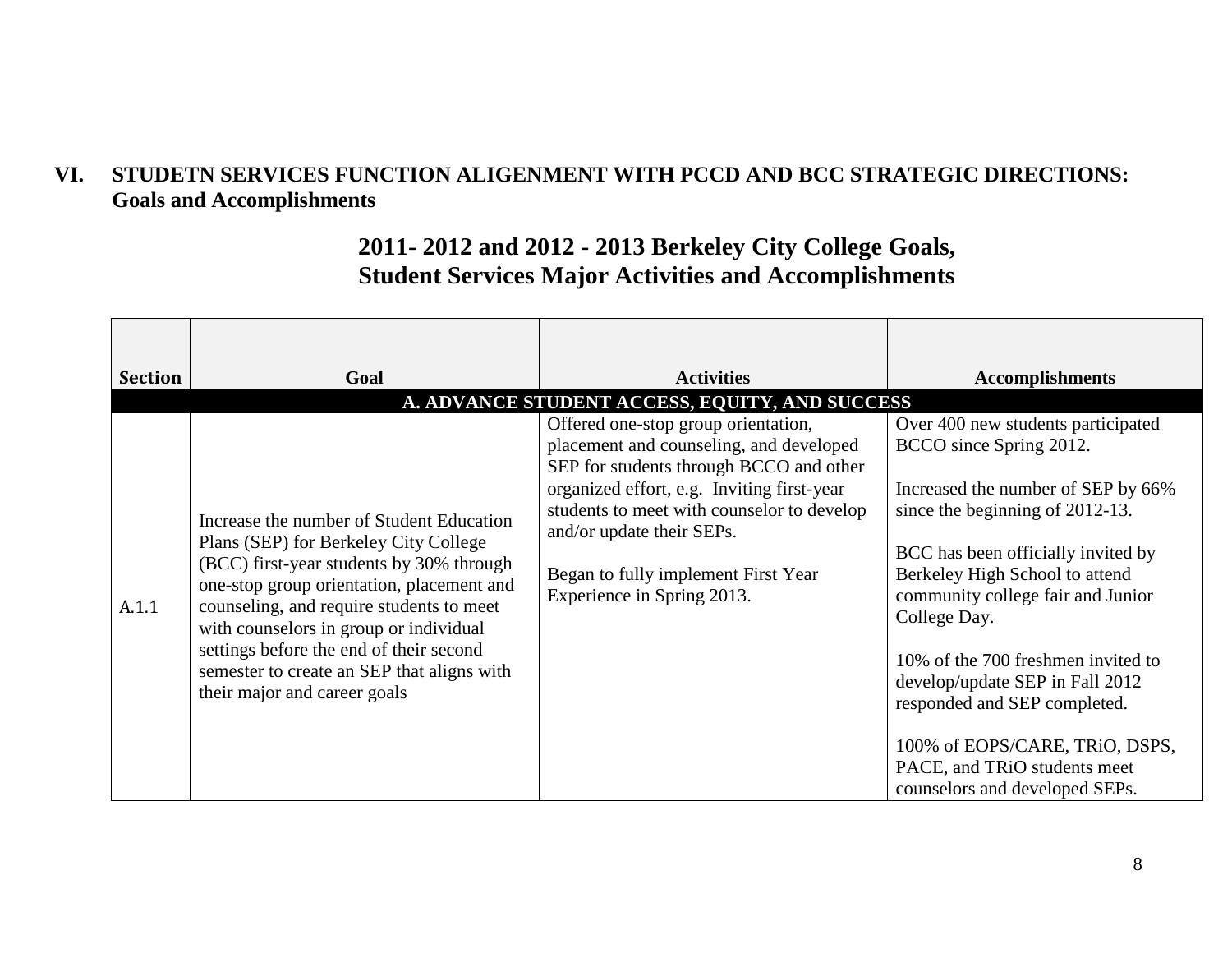|       | Implement effective practices for improving  | Reached out to students with undecided      | Offered additional/extended student           |
|-------|----------------------------------------------|---------------------------------------------|-----------------------------------------------|
|       | foundational skills by increasing student    | majors and invited them to attend career    | support services to both day and              |
|       | persistence, retention and transfer through  | exploration workshops.                      | evening students through extended             |
|       | early entry into a program of study;         |                                             | office hours during peak registration         |
|       | supporting accelerated, contextualized or    | Offered career counseling courses and other | period, as well as regular semester           |
|       | integrated instruction; and advocating for   | individual and/or group support.            | terms. For example, in 2012-13,               |
|       | additional student support services, such as |                                             | Counseling Services open to 7 pm              |
|       | tutoring and extended library hours.         | Enhanced services designed for and offered  | Monday through Thursday.                      |
|       |                                              | to targeted student populations:            |                                               |
|       |                                              | EOPS/CARE, CalWORKs. TRiO, etc.             | <b>Student Success ScoreCard findings are</b> |
|       |                                              |                                             | reviewed, several meetings including a        |
|       |                                              | On campus, BCC integrated Student           | retreat has been conducted, and BCC           |
|       |                                              | Success Initiatives into College Goals for  | has begun to draft success strategies.        |
|       |                                              | general and targeted student populations.   |                                               |
|       |                                              |                                             | The 2012-13 EOPS/CARE graduates               |
|       |                                              | A comprehensive BCC Student Success         | $(N=39)$ represented 15% of 2013 BCC          |
| A.2.1 |                                              | Strategy presentation was made to APAHE     | graduates, while total number of              |
|       |                                              | in April 2013. A BCC Student Success        | EOPS/CARE participants (N=200)                |
|       |                                              | Retreat is conducted on Friday, May 13,     | only represent 3% of BCC student              |
|       |                                              | 2013.                                       | body.                                         |
|       |                                              |                                             |                                               |
|       |                                              | CSU Easy Bay conducted two transfer         | In average, 10 financial aid workshops        |
|       |                                              | workshops for EOPS/TRiO students. TRiO      | are conducted per semester on- and off-       |
|       |                                              | students made two campus trips to 4-year    | campus, including Berkeley Adult              |
|       |                                              | institutions.                               | School.                                       |
|       |                                              |                                             |                                               |
|       |                                              | Enhanced financial aid services, including  | Total number of financial aid awards          |
|       |                                              | workshops and additional office hours and   | increased by 7.7% in 2011-12 from             |
|       |                                              | by-appointment services informing students  | prior year's 9,989 to 10,756. Total           |
|       |                                              | about up-to-date financial aid rules and    | amount of financial aid award                 |
|       |                                              | regulations.                                | increased by 27.4% from \$6.8 million         |
|       |                                              |                                             | to \$8.7 million.                             |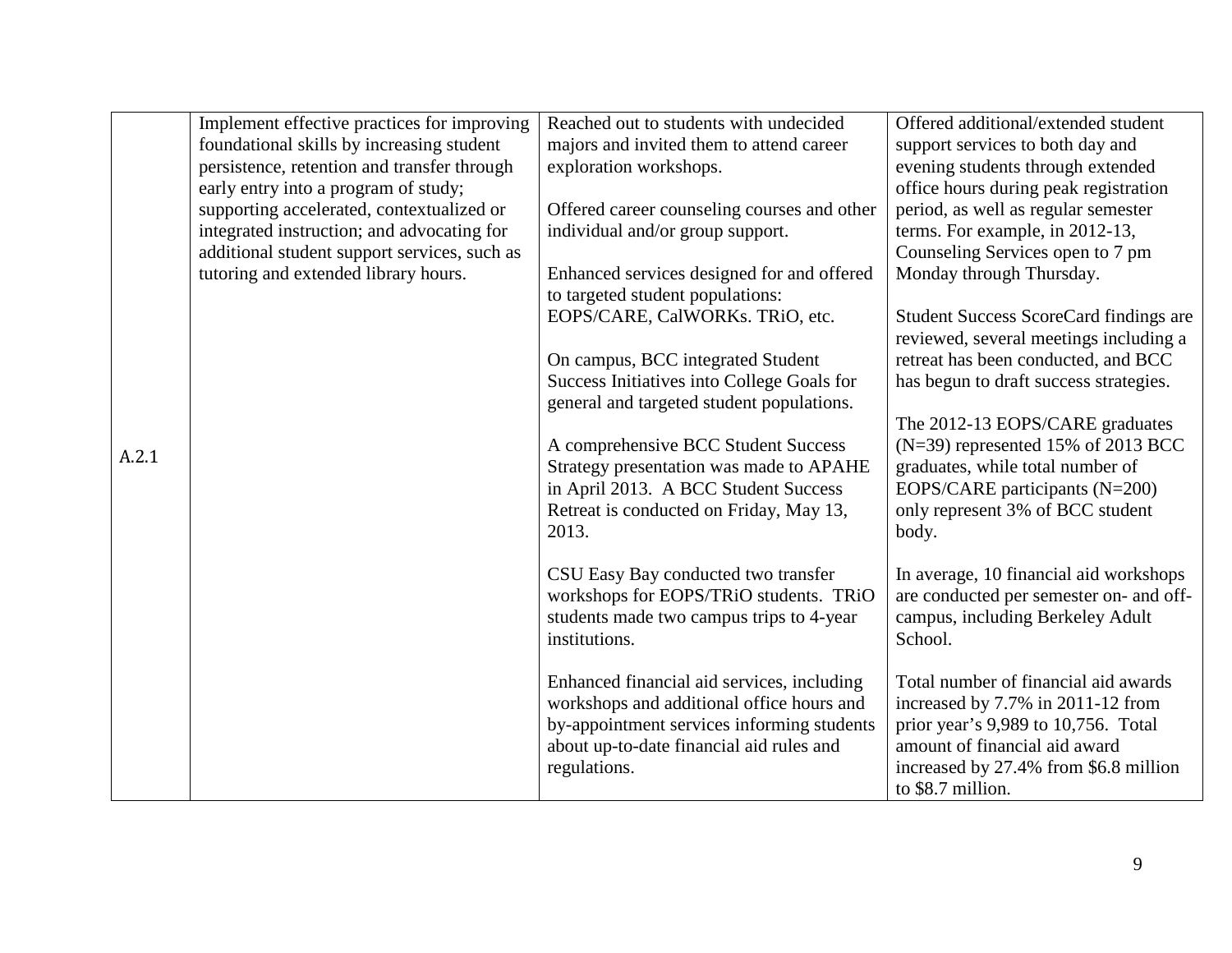| A.2.2 | Initiate a faculty advisor program.                                                                                          | BCC counselors presented at Academic<br>Senate meeting a draft joint work plan.                                                                                                                                                                                                                                                 | Through a joint effort between<br>student services and instructions, a<br>draft BCC academic advisement<br>model has been developed,<br>discussed, and to be piloted in Fall<br>2013. While counseling faculty<br>providing counseling services and<br>instructional faculty offering<br>academic advisement, a joint effort<br>will be made by both parties to fill<br>the service gap. |
|-------|------------------------------------------------------------------------------------------------------------------------------|---------------------------------------------------------------------------------------------------------------------------------------------------------------------------------------------------------------------------------------------------------------------------------------------------------------------------------|------------------------------------------------------------------------------------------------------------------------------------------------------------------------------------------------------------------------------------------------------------------------------------------------------------------------------------------------------------------------------------------|
| A.2.3 | Offer online student services for tutoring<br>and counseling.                                                                | eCounseling has been developed,<br>enhanced, and conducted since 2012.<br>Began to explore the possibility of<br>purchasing online tutoring package that<br>would be suitable to BCC Student<br>population.<br>All student services increased its online<br>services, via phone, and email.                                     | During 2012-13, over 120 of<br>eCounseling were provided online.<br>30 students per semester receive<br>online career exploration resources<br>in Transfer and Career Information<br>Center.                                                                                                                                                                                             |
| A.2.4 | Increase BCC's non-resident student<br>population through outreach and<br>enhance their success through support<br>programs. | Researched and presented information<br>regarding California Dream Act and AB<br>540 at the national and college levels to<br>enhance the understanding of non-<br>resident students who may be eligible for<br>in-state tuition and applying for and<br>receiving state scholarships that would<br>support access and success. | BCC Non-resident FTES increased by<br>13% between 2011-12 and 2012-13.<br>In 2012-13, BCC generated $31\%$ of<br>international student FTES district-<br>wide, in comparison with 20% of<br>total FTES.                                                                                                                                                                                  |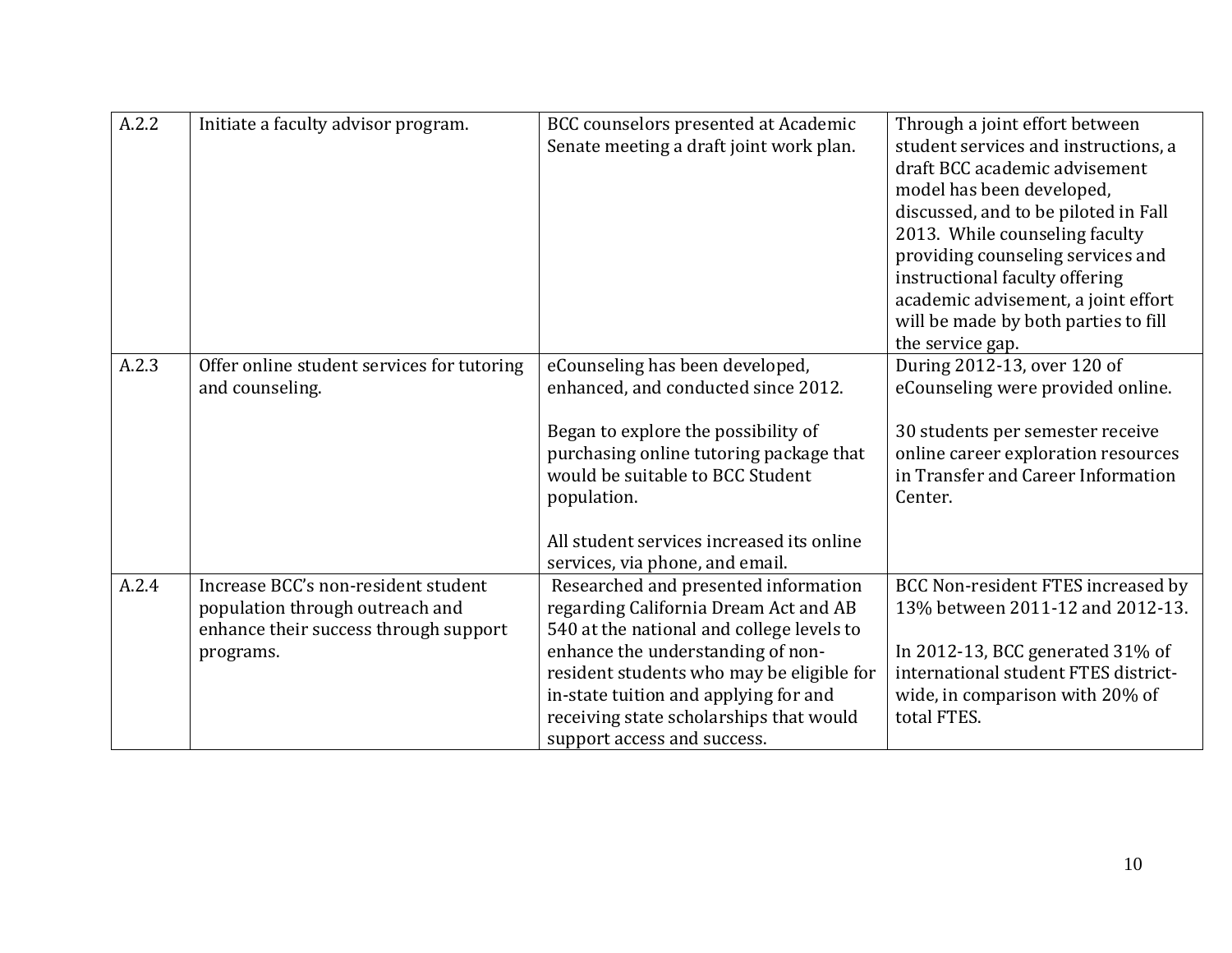| A.3.1 | Develop partnerships with local high<br>schools to create a clear pathway from<br>high school to BCC to 4-year institutions.<br>Gather data that identifies students from<br>local high schools and increase by 20%<br>the number of historically under-<br>represented students by June 2014. | Enhanced collaboration with local feeder<br>schools by offering counselor breakfast<br>meeting, attending all local high school<br>college fairs, including weekdays,<br>evenings and weekends to Albany,<br>Emeryville, McGregor, San Leandro,<br>Berkeley Adult School, Berkeley High, etc. | Four or more major feeder schools<br>organized 2013 graduates to attend<br>placement assessment, orientation<br>and SEP development.<br>Over 150 incoming BCC freshmen<br>attended BCCO in spring 2013.                                                                                                   |
|-------|------------------------------------------------------------------------------------------------------------------------------------------------------------------------------------------------------------------------------------------------------------------------------------------------|-----------------------------------------------------------------------------------------------------------------------------------------------------------------------------------------------------------------------------------------------------------------------------------------------|-----------------------------------------------------------------------------------------------------------------------------------------------------------------------------------------------------------------------------------------------------------------------------------------------------------|
|       |                                                                                                                                                                                                                                                                                                | Enable incoming freshmen who will be<br>new high school graduates to enroll as<br>full-time regular students by removing<br>their HS hold.                                                                                                                                                    | Participants include a high<br>percentage of historically under-<br>represented students, e.g., first time<br>college students, ethnic minorities,<br>low SES students.                                                                                                                                   |
|       |                                                                                                                                                                                                                                                                                                |                                                                                                                                                                                                                                                                                               | Ethnic minority student<br>representation increased by 0.3% in<br>merely one year from 73.8% to<br>74.1% between Fall 2011 and Fall<br>2012.                                                                                                                                                              |
|       |                                                                                                                                                                                                                                                                                                |                                                                                                                                                                                                                                                                                               | BCC begin to collect student contact<br>information in order to establish<br>cohort data for follow up.                                                                                                                                                                                                   |
| A.3.2 | Pilot and assess innovative programs<br>designed to increase student persistence<br>among historically under-represented<br>groups, and assess current learning<br>communities' fall-to-fall persistence<br>rates.                                                                             | Continued to enhance programs and<br>serviced designed to increase<br>persistence, e.g., orientation and<br>placement assessment, counseling.<br>EOPS served an average of 316 students<br>over the last three years, while the State<br>funded for 100 students only.                        | Persistence rate of students who<br>received orientation at BCC in Fall 11<br>is the highest among the rates of the<br>four PCCD colleges. Both retention and<br>success rates of students who received<br>orientation at BCC in Fall 11 are the<br>highest among the rates of the four<br>PCCD colleges. |
|       |                                                                                                                                                                                                                                                                                                |                                                                                                                                                                                                                                                                                               | Fall to fall persistence rates for students                                                                                                                                                                                                                                                               |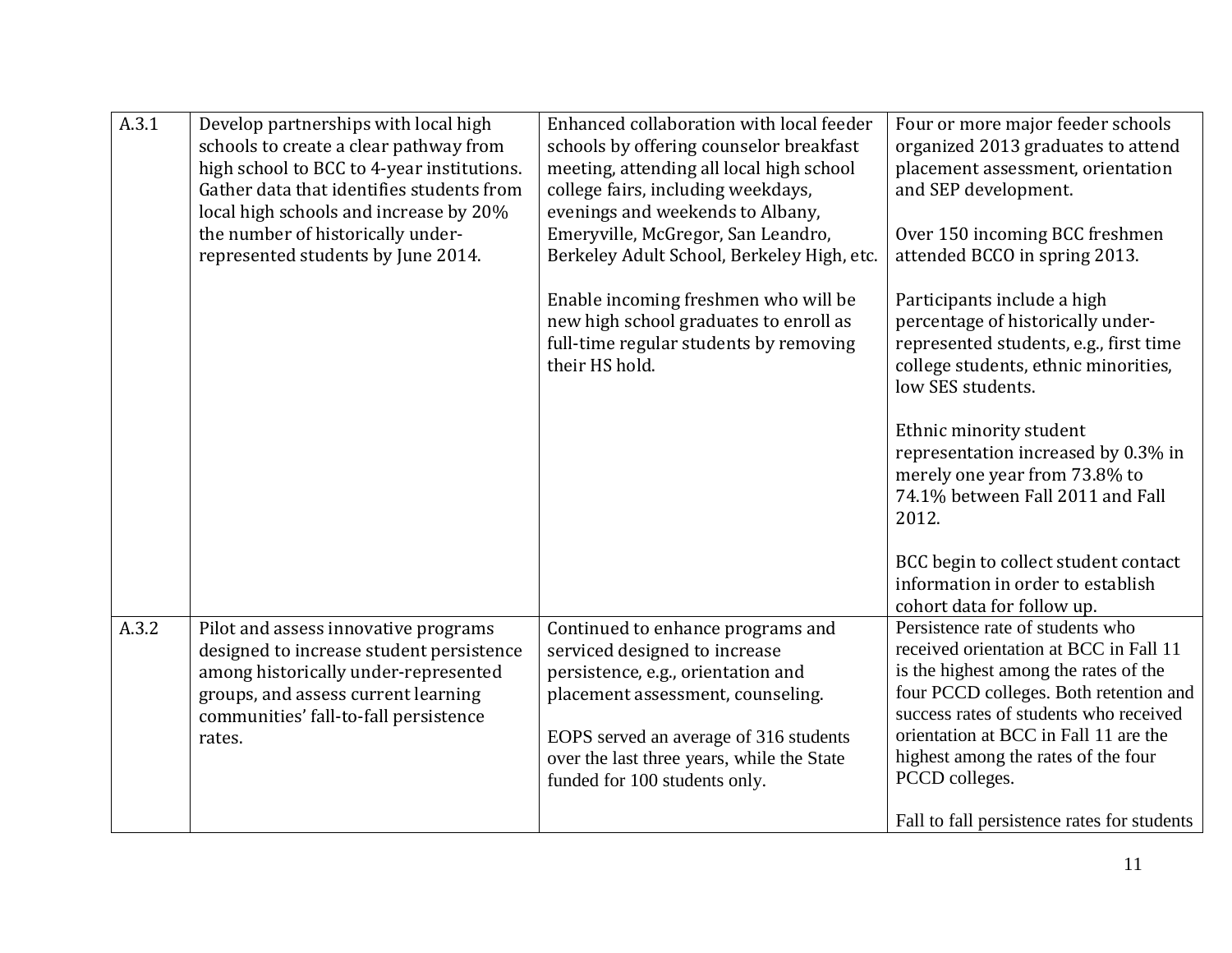|              |                                                                            |                                           | who received counseling services at<br>BCC averaged 8.5 percentage points<br>higher than the overall college rates |
|--------------|----------------------------------------------------------------------------|-------------------------------------------|--------------------------------------------------------------------------------------------------------------------|
|              |                                                                            |                                           | over the last three years; while success                                                                           |
|              |                                                                            |                                           | rates of student who received                                                                                      |
|              |                                                                            |                                           | counseling services averaged 3.5                                                                                   |
|              |                                                                            |                                           | percentage points higher than the                                                                                  |
|              |                                                                            |                                           | overall college rates.                                                                                             |
| A.4.1        | Provide faculty development                                                | Offered workshops regarding the           | 100% student services programs                                                                                     |
|              | opportunities on effective teaching                                        | development and implement SLOs for        | have completed the development                                                                                     |
|              | techniques, updated instructional<br>information (learned and shared), and | student services.                         | and implementation of SLOs.                                                                                        |
|              | shared vision regarding instructional                                      |                                           | Over 80% of student services                                                                                       |
|              | goals and outcomes, in conjunction with                                    |                                           | program have already, and 100%                                                                                     |
|              | the assessment of instruction and                                          |                                           | will close the loop of SLO assessment                                                                              |
|              | student services.                                                          |                                           | and apply findings as the foundations                                                                              |
|              |                                                                            |                                           | for program improvement by fall                                                                                    |
|              |                                                                            |                                           | 2013.                                                                                                              |
| A.4.2        | Institute a student peer education and                                     | <b>BCC Service Community (BCCSC)</b>      | 80 BCC students have been offered                                                                                  |
|              | mentorship program to assist fellow                                        | initiated transfer peer adviser model on  | admissions to transfer to UC                                                                                       |
|              | students. Institute a mentorship                                           | campus, and provided transfer             | Berkeley in 2013.                                                                                                  |
|              | program with BCC faculty, staff and                                        | advisement by sharing personal            |                                                                                                                    |
|              | administrators each adopting 5-10                                          | strategies with BCC students who are      |                                                                                                                    |
|              | students as mentees.                                                       | interested in transfer.                   |                                                                                                                    |
|              |                                                                            | <b>B. ENGAGE AND LEVERAGE PARTNERS</b>    |                                                                                                                    |
| <b>B.1.1</b> | Strengthen community partnerships to                                       | Based on Spring 2012 BCCO survey          | At least 250 more BCCO participants                                                                                |
|              | enhance career pathways.                                                   | findings, 2012-13 BCCO increased the      | received enhanced information on                                                                                   |
|              |                                                                            | information sharing about CTE programs    | CTE programs and career pathways.                                                                                  |
|              |                                                                            | offered by BCC.                           |                                                                                                                    |
| <b>B.1.2</b> | Ensure currency and viability of CTE                                       | <b>BCC Transfer and Career Center</b>     | <b>BCC Transfer and Career Center re-</b>                                                                          |
|              | programs. Create a master list of                                          | increased its career services through one | instituted Transfer and Career                                                                                     |
|              | community partners, assess strength of                                     | part-time student employee.               | Advisory Committee.                                                                                                |
|              | partnerships, and network to expand                                        |                                           |                                                                                                                    |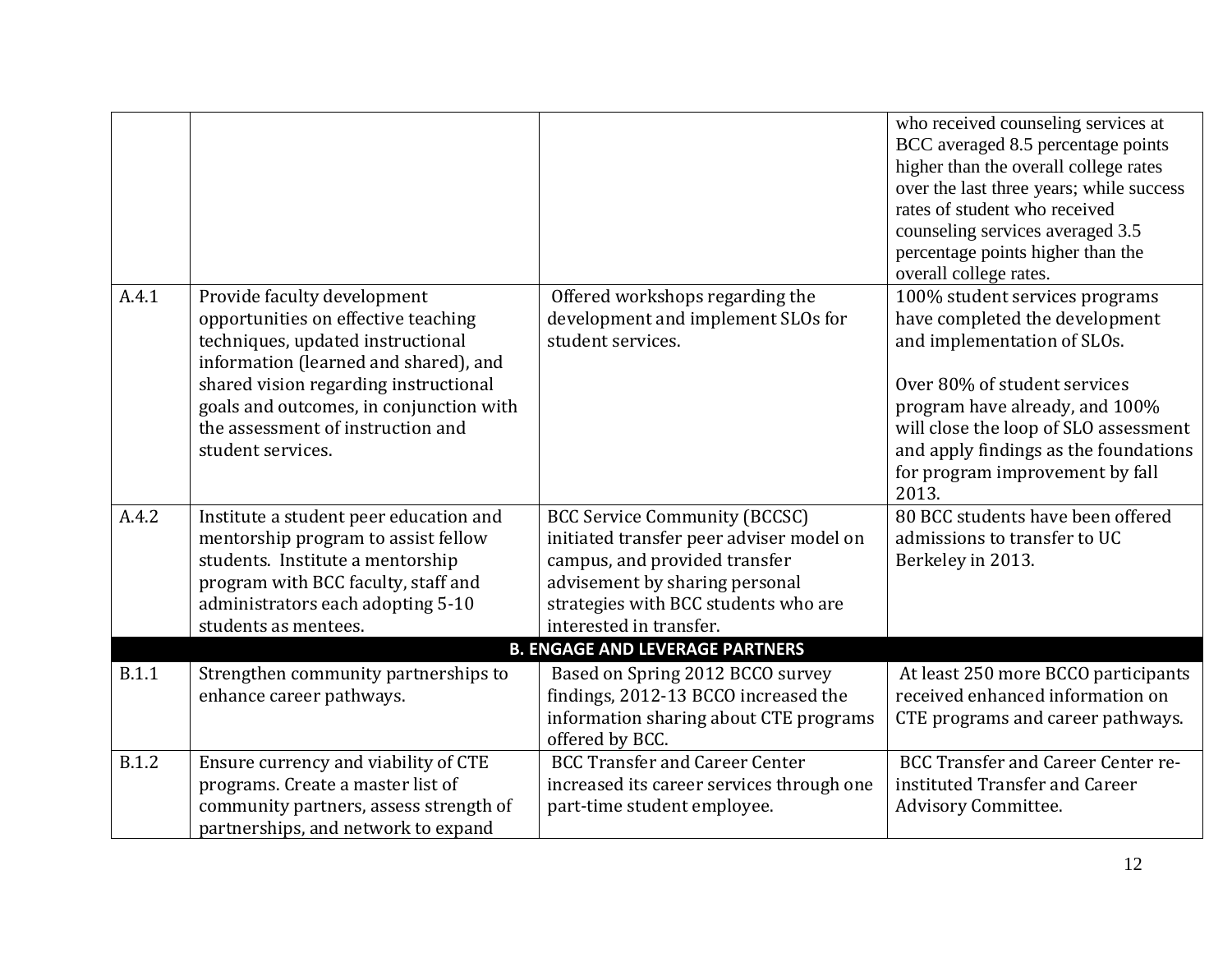|              | partnerships.                                                                                                                                                                                                      |                                                                                                                                                                                                                               |                                                                                                                                                                                                                                                                                                                                                                                                                                             |
|--------------|--------------------------------------------------------------------------------------------------------------------------------------------------------------------------------------------------------------------|-------------------------------------------------------------------------------------------------------------------------------------------------------------------------------------------------------------------------------|---------------------------------------------------------------------------------------------------------------------------------------------------------------------------------------------------------------------------------------------------------------------------------------------------------------------------------------------------------------------------------------------------------------------------------------------|
| <b>B.1.3</b> | Develop and communicate a shared<br>vision for grants, career technical<br>education, foundational skills, and<br>learning communities that helps to<br>achieve the college mission.                               | BCC has completed grant application for<br>Perkins, and is participating PCCD with<br>the preparation of Alameda County<br>Mental Health grant extension and<br>renewing a HIV testing contract with<br>Berkeley Free Clinic. | Through grants and contracts, BCC<br>began to offer on-site mental health<br>individual counseling since 2011-12<br>and peer counseling since 2012-13.<br>One faculty is certified to serve as<br>mental health peer advisor<br>supervisor, while 4 public health<br>students are certified to serve as<br>peer advisors.<br>In Spring 2013, mental health peer<br>advisors began to offer support to<br>BCC students who are under stress. |
|              |                                                                                                                                                                                                                    | <b>C. BUILD PROGRAMS OF DISTINCTION</b>                                                                                                                                                                                       |                                                                                                                                                                                                                                                                                                                                                                                                                                             |
| C.1.1        | Maintain three-year cycle of assessing<br>institutional learning outcomes by<br>completing assessment --including<br>"closing the loop--of two ILOs, as well as<br>related courses and programs, by June,<br>2013. | Developed SLOs for all student services<br>programs, conducted SLOs assessments,<br>and included findings in Fall 2012<br>Program Review for future program<br>improvement plan.                                              | Incorporated SLO findings into<br>program reviews, completed<br>Accreditation follow-up report, and<br>received a preliminary full<br>accreditation status from the visiting<br>team.                                                                                                                                                                                                                                                       |
| C.1.2        | Through program review and annual<br>program updates, incorporate learning<br>outcomes assessment into budget<br>allocation processes and plans.                                                                   | Completed SLO and program reviews;<br>organized and prioritized program<br>needs, and submitted program needs to<br>BCC and PCCD for funding.                                                                                 | By 2013-14, BCC counseling will<br>double its 2011-12 counseling<br>faculty FTE from 3 to 6. In 2012-13, 2<br>new counseling faculty positions are<br>added; the other two hiring were<br>completed for positions left open due<br>to retirement.<br>1 FTE and Wed. evening coverage                                                                                                                                                        |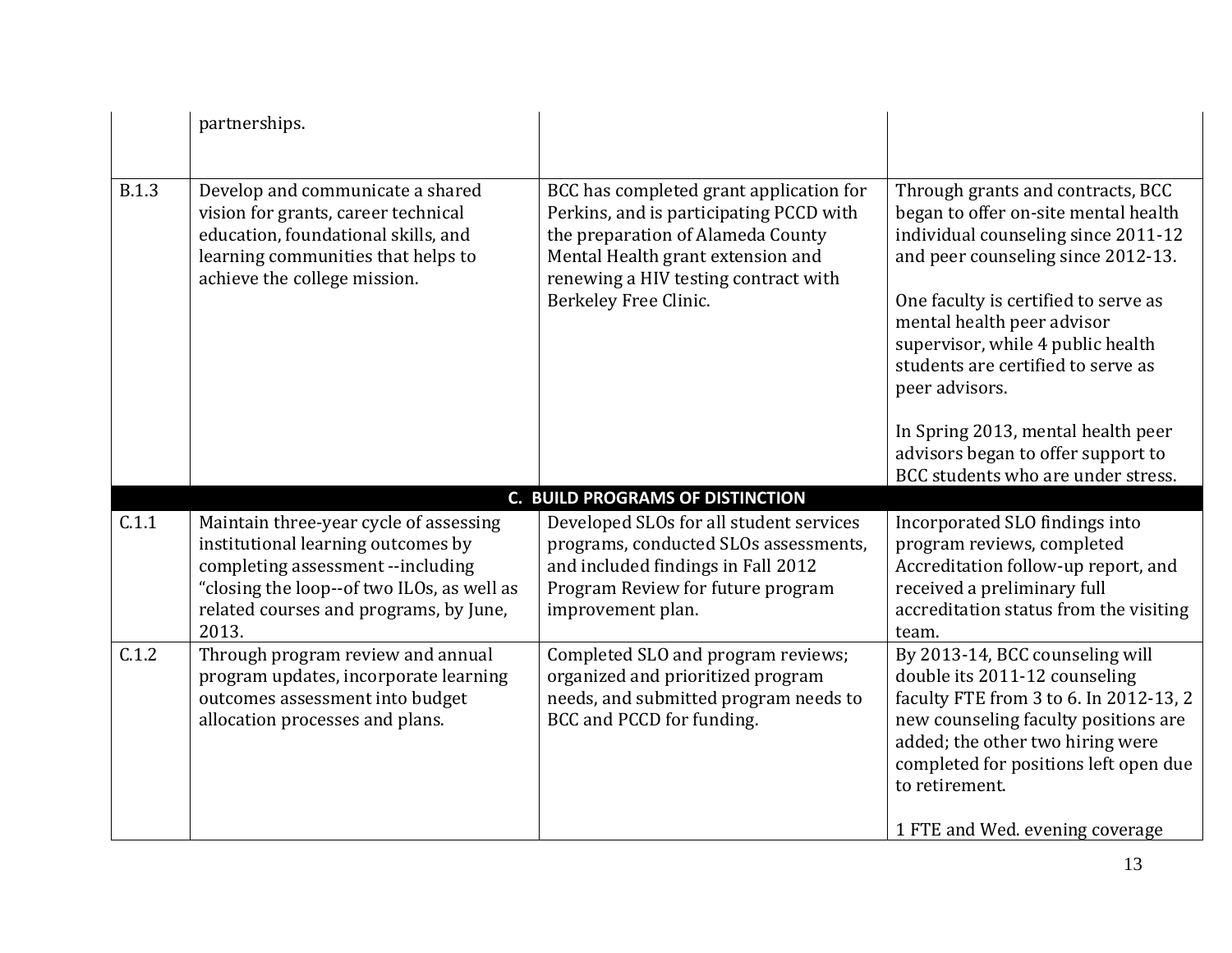|       |                                                                                                                                                                                            |                                                                                                                                                                                                                                                                                    | have been added to A&R staffing.                                                                                                                              |
|-------|--------------------------------------------------------------------------------------------------------------------------------------------------------------------------------------------|------------------------------------------------------------------------------------------------------------------------------------------------------------------------------------------------------------------------------------------------------------------------------------|---------------------------------------------------------------------------------------------------------------------------------------------------------------|
|       |                                                                                                                                                                                            |                                                                                                                                                                                                                                                                                    | Completed purchasing requests for<br>supplies, equipment, and other<br>needs.<br>BCC received funding for both faculty<br>and staff positions for 2012-13 and |
|       |                                                                                                                                                                                            |                                                                                                                                                                                                                                                                                    | 2013-14.                                                                                                                                                      |
| C.2   | Submit the March 15, 2013 ACCJC College<br><b>Status Reports on Student Learning</b><br>Outcomes implementation, documenting<br>that BCC has successfully achieved<br>"proficiency" level. | <b>BCC</b> submitted its Annual Assessment<br>Report, 2013 annual Report, and<br>BCC/PCCD follow-up report to AACJC by<br>$3/15/2013$ .                                                                                                                                            | BCC has received a preliminary letter<br>from AACJC with a full accreditation<br>granted to BCC.                                                              |
| C.3.1 | Position BCC as one of the top STEAM<br>(Science, Technology, Engineering,<br>Applied Arts, and Math) community<br>colleges in California                                                  | Enhance communication and<br>coordination with Berkeley High School<br>STEM disciplines and with Oakland Tech.                                                                                                                                                                     | STEM courses generate more than<br>1/3 of Fall 2012 FTES.                                                                                                     |
| C.3.2 | Increase BCC's transfer rate, particularly<br>of under-represented, under-served, and<br>non-traditional populations.                                                                      | BCC TCIC partners with four-year colleges<br>and universities with an average of 10<br>colleges or universities come monthly to<br>BCC either to meet individually with<br>students or to work with larger groups<br>through tabling.<br>The TCIC also sponsors an annual Transfer |                                                                                                                                                               |
|       |                                                                                                                                                                                            | Day attended by 50+ campus<br>representatives from California and out-of-<br>state colleges/universities.                                                                                                                                                                          |                                                                                                                                                               |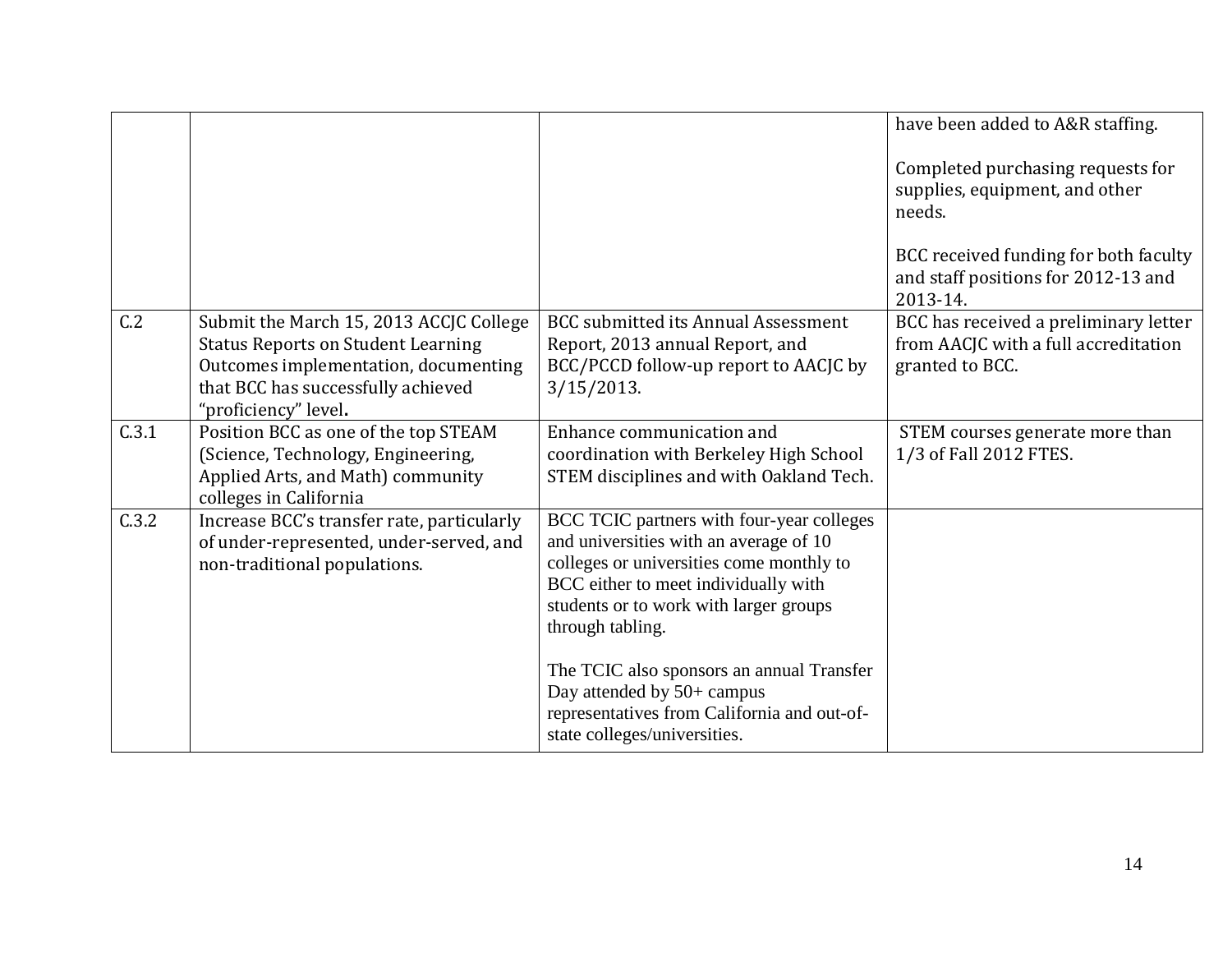| C.3.3 | Increase the number of Associate<br>Degrees for Transfer (AA-T and AS-T) per<br>SB 1440, and work to increase student<br>completion of these degrees.                                   | Instruction leaders have been developing<br>and implementing AA-T and AS-T.<br>Counseling faculty members have been<br>advising students seeking for AA-T and<br>AS-T.<br><b>BCC Transcript Evaluator extended</b>                                                                                                                                                                                            | The number of 2013 BCC<br>degree/certificate recipients is<br>approaching 400 - doubling the highest<br>number of awards, 201 in 2011-12;<br>almost tripled the total awards of three<br>years ago.<br>The 2013 degree awards include a                                                                                                                                  |
|-------|-----------------------------------------------------------------------------------------------------------------------------------------------------------------------------------------|---------------------------------------------------------------------------------------------------------------------------------------------------------------------------------------------------------------------------------------------------------------------------------------------------------------------------------------------------------------------------------------------------------------|--------------------------------------------------------------------------------------------------------------------------------------------------------------------------------------------------------------------------------------------------------------------------------------------------------------------------------------------------------------------------|
|       |                                                                                                                                                                                         | evaluation of 2013 degree/certification<br>awards for completion/graduation.                                                                                                                                                                                                                                                                                                                                  | significant number of AAT and AST.                                                                                                                                                                                                                                                                                                                                       |
|       |                                                                                                                                                                                         | D. CREATE A CULTURE OF INNOVATION AND COLLABORATION                                                                                                                                                                                                                                                                                                                                                           |                                                                                                                                                                                                                                                                                                                                                                          |
| D.1.1 | Expand district-wide and college<br>coordination and collaboration in all<br>instruction and student services areas to<br>increase efficiency and effectiveness in<br>serving students. | Continued to participate in district-wide<br>committee meetings to develop and<br>expand strategies to increase efficiency<br>and effectiveness, e.g., Planning and<br><b>Budget Committee, Education</b><br>Committee, Dean and VP meetings.<br>BCC EOPS/CARE conducted a district-<br>wide Student Success meeting to share<br>and indentify innovative strategies to<br>improve EOPS/CARE student success. | District-wide joint efforts include<br><b>Budget Allocation Model</b><br>implementation, budget and<br>planning integration, education<br>services related policy and<br>procedure updates, shared student<br>services office hours among the four<br>colleges, etc.<br>College joint efforts include First<br>Year Experience, BCCO, Academic<br>Advisement Model, etc. |
| D.2.1 | Analyze existing technological structures<br>for their effectiveness and update as<br>needed in order to become more<br>effective in the areas of Technology and<br>Communication       | Implemented BCC Technology three-year<br>plan.<br>Incorporated technology needs for<br>Student Services into program review,<br>and submitted to BCC and PCCD<br>Technology Committee.<br>Upgrade and update BCC DSPS hard- and<br>soft-ware to expand student access to<br>teaching and learning.                                                                                                            | Almost all technology needs have<br>been met through college general<br>and/or categorical/grant funds, and<br>or district funding.                                                                                                                                                                                                                                      |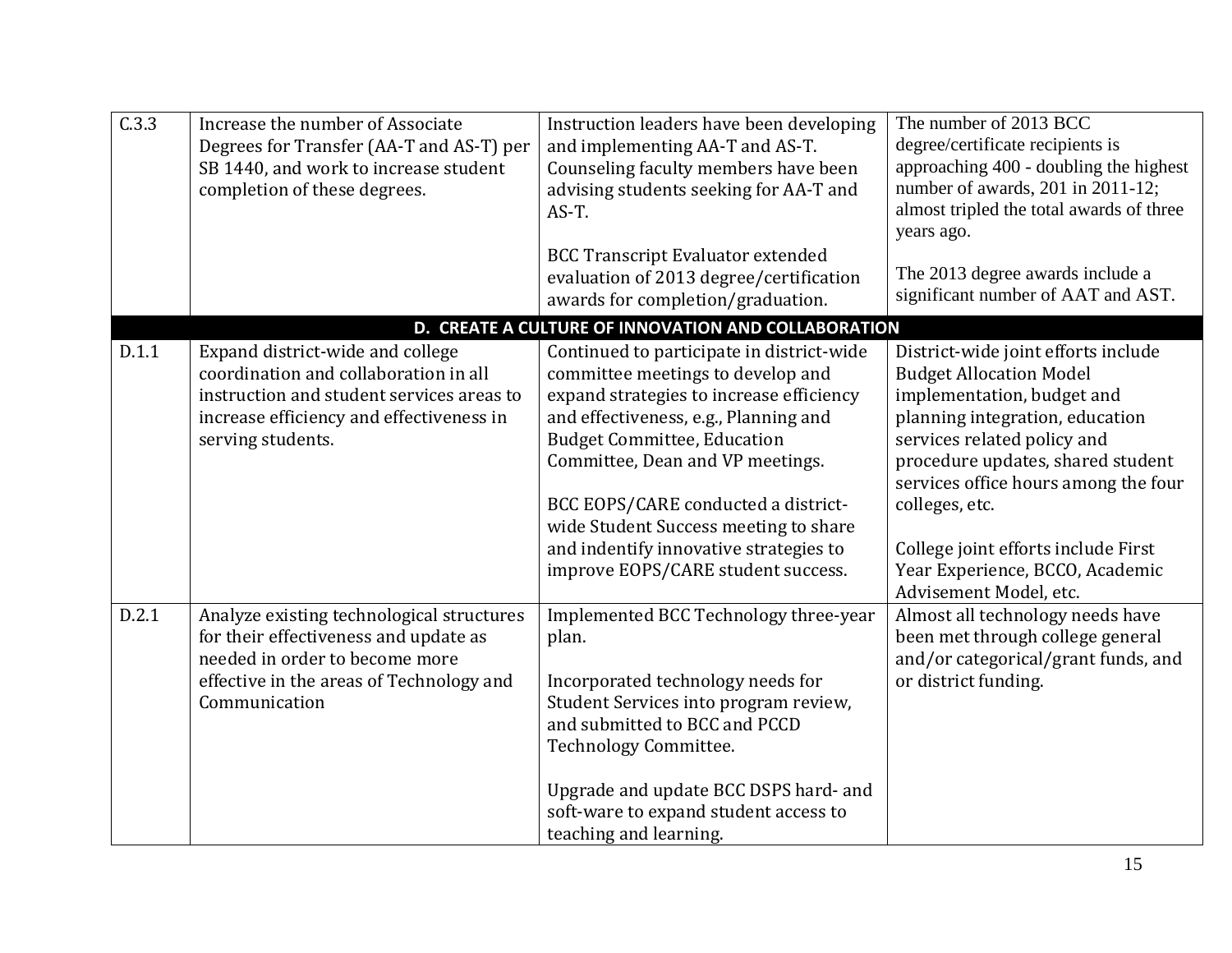| D.2.2 | Ensure that student support and course<br>evaluation in online classes are<br>equivalent to those offered in BCC's face-<br>to-face classes.                                                                                            | Continued and enhanced eCounseling<br>services.<br>Purchased, updated, and installed<br>various DSPS related software to enable<br>students with disabilities to have equal<br>access to teaching and learning via<br>technology. |                                                                                                                                                                                                                                                             |
|-------|-----------------------------------------------------------------------------------------------------------------------------------------------------------------------------------------------------------------------------------------|-----------------------------------------------------------------------------------------------------------------------------------------------------------------------------------------------------------------------------------|-------------------------------------------------------------------------------------------------------------------------------------------------------------------------------------------------------------------------------------------------------------|
|       |                                                                                                                                                                                                                                         | E. DEVELOP AND MANAGE RESOURCES TO ADVANCE BCC's MISSION                                                                                                                                                                          |                                                                                                                                                                                                                                                             |
| E.1.1 | Achieve enrollment target of 3,560<br>resident FTES and productivity target of<br>17.5 for resident FTES/FTEF.                                                                                                                          | Maintain and enhance all student<br>support services designed for access and<br>success.<br>Integrated entry services between<br>instruction and student services to meet<br>student demand for courses and services.             | As of 5/13/13, BCC's 2012-13<br>resident FTES is 3,502.11; this figure<br>does not include final counts of DSCH<br>and positive attendance.<br>Both BCC's Fall 2012 and Spring<br>2013 productivities of 18.94 and<br>18.56 exceeded the target of 17.5 and |
|       |                                                                                                                                                                                                                                         |                                                                                                                                                                                                                                   | the PCCD average of 18.22 for Fall<br>2012 and 17.02 for Spring 2013.                                                                                                                                                                                       |
| E.3.1 | Formulate a process to coordinate and<br>integrate grant projects in order to<br>leverage resources and make significant<br>institutional change. Set up grant<br>budgets to track expenditures more<br>efficiently.                    | Hosted Fulbright Orientation Program<br>for three consecutive years, including<br>summer 2012.                                                                                                                                    | Secured additional net income of<br>\$10,000 for BCC through Fulbright<br>contract in 2012-13.                                                                                                                                                              |
| E.4.1 | Ensure that BCC's Response to<br>Recommendation 5 in the March 15,<br>2013 Follow-Up Report is thorough and<br>effectively addresses the concerns of the<br><b>Accrediting Commission for Community</b><br>and Junior Colleges (ACCJC). | <b>BCC submitted its Annual Assessment</b><br>Report, 2013 annual Report, and<br>BCC/PCCD follow-up report to AACJC by<br>3/15/2013. Response to<br>Recommendation 5 if thorough and<br>effectively addressed AACJC's concerns.   | BCC has received a preliminary letter<br>from AACJC with a full accreditation<br>granted to BCC.                                                                                                                                                            |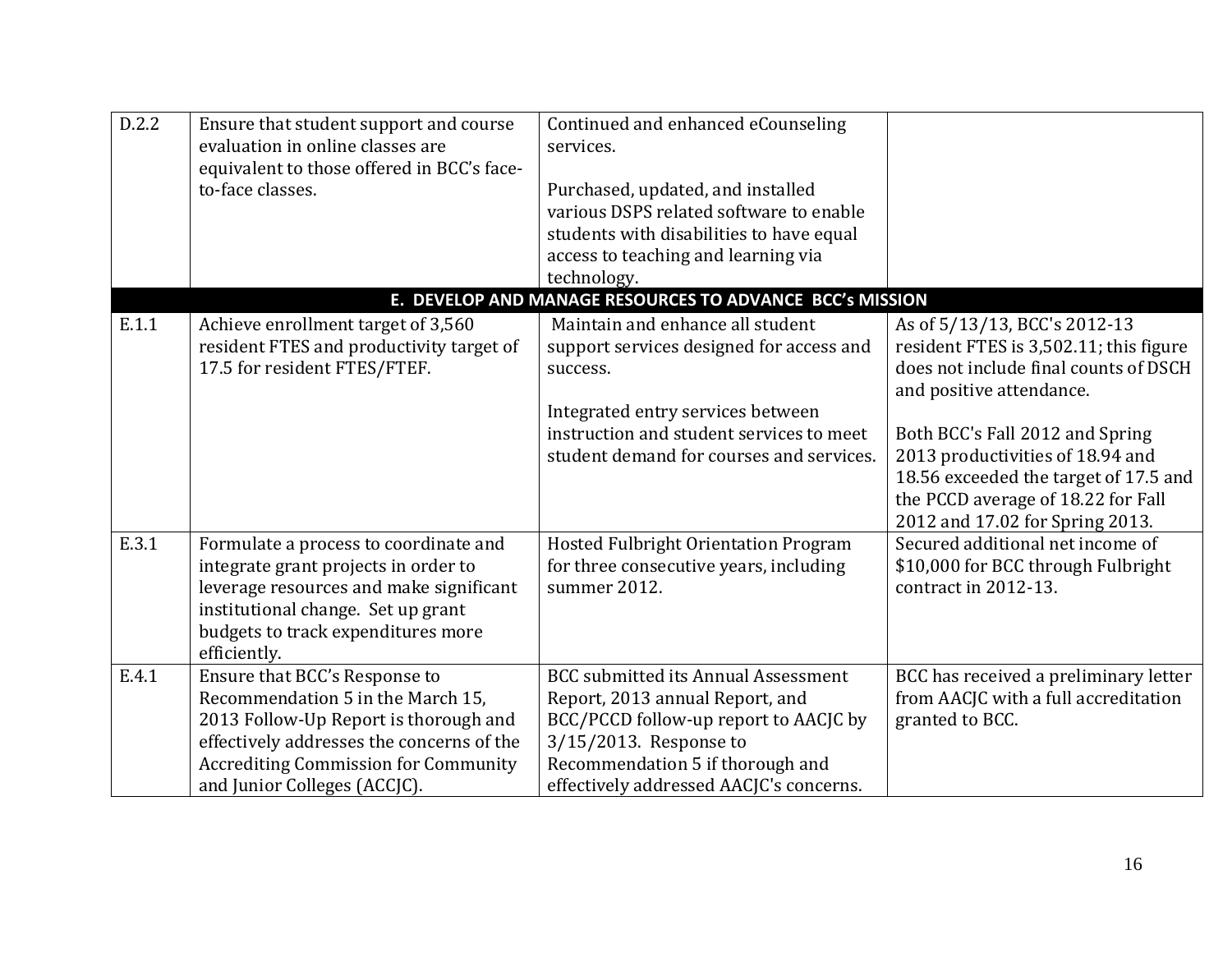## **VII. EVIDENACE SUPPORTING THIS YEAR'S ACCOMPLISHEMENT**

#### Please see

#### Accreditation:

<http://www.berkeleycitycollege.edu/wp/accreditation/>

### Articulation:

<http://www.berkeleycitycollege.edu/wp/articulation/>

Assessment and Orientation: [http://www.berkeleycitycollege.edu/wp/student\\_service\\_programs/assessment-orientation/](http://www.berkeleycitycollege.edu/wp/student_service_programs/assessment-orientation/)

## Associated Students and Clubs:

<http://www.berkeleycitycollege.edu/wp/asbcc/>

#### Bookstore:

<http://www.bkstr.com/webapp/wcs/stores/servlet/StoreCatalogDisplay?catalogId=10001&langId=-1&demoKey=d&storeId=16453>

### CalWORKs:

[http://www.berkeleycitycollege.edu/wp/student\\_service\\_programs/calworks/](http://www.berkeleycitycollege.edu/wp/student_service_programs/calworks/)

#### Counseling:

<http://www.berkeleycitycollege.edu/wp/counseling/>

eCounseling: <http://www.berkeleycitycollege.edu/wp/counseling/e-counseling/>

#### DSPS – PSSD:

<http://www.berkeleycitycollege.edu/wp/pssd/>

#### EOPS/CARE:

[http://www.berkeleycitycollege.edu/wp/student\\_service\\_programs/eops/](http://www.berkeleycitycollege.edu/wp/student_service_programs/eops/)

#### Financial Aid:

[http://www.berkeleycitycollege.edu/wp/financial\\_aid/](http://www.berkeleycitycollege.edu/wp/financial_aid/)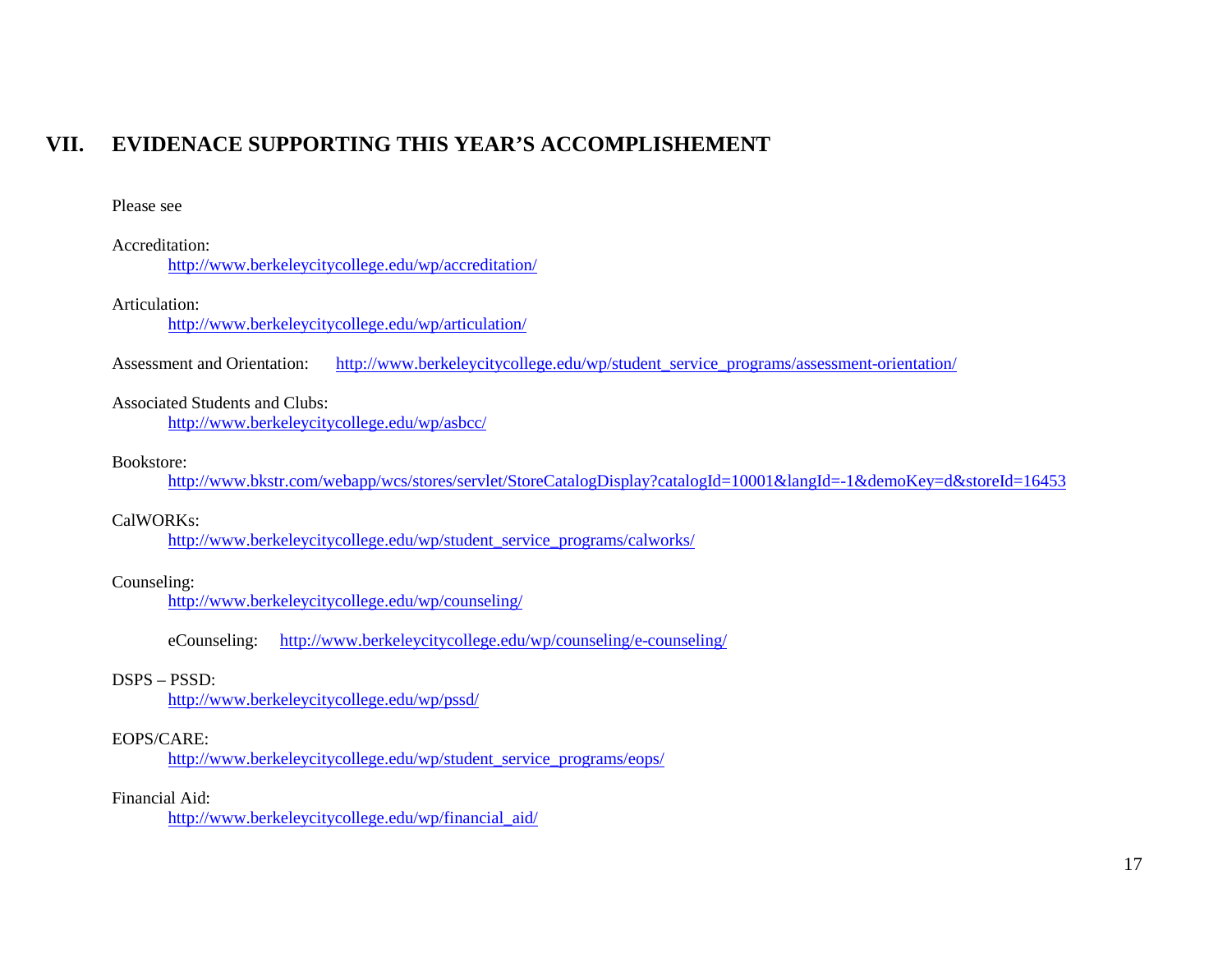Graduation:

<http://www.berkeleycitycollege.edu/wp/grad/>

Student Service Program Review Homepage:

[http://www.berkeleycitycollege.edu/wp/student\\_service\\_programs/berkeley-city-college-program-review-summary/](http://www.berkeleycitycollege.edu/wp/student_service_programs/berkeley-city-college-program-review-summary/)

Student Services SLOs and Assessment:

http://www.berkeleycitycollege.edu/wp/student\_service\_programs/student-services-slo-home/

Transfer and Career Services: <http://www.berkeleycitycollege.edu/wp/transfer/>

Veteran Affairs:

<http://www.berkeleycitycollege.edu/wp/vets/>

## **VIII. STUDENT SERVICES PROGRAM INFORMATION**

## **EXECUTIVE SUMMARY, SUCCESS STORIES, FUTURE ACTION PLANS, AND PROGRAM NEEDS**

| <b>Program</b>    | <b>Executive Summary</b>            | <b>Success Stories</b>         | <b>Action Plan</b>                 | <b>Program Needs</b>              |
|-------------------|-------------------------------------|--------------------------------|------------------------------------|-----------------------------------|
| <b>Admissions</b> | The Admissions & Records            | <b>Student Ambassadors are</b> | Strive to provide efficient,       | <b>Human Resources:</b>           |
| and               | $(A&R)$ offices serve as the first  | available to help students     | accurate, and timely services that |                                   |
| <b>Records</b>    | point of access to the colleges for | successfully enroll in classes | will contribute to the attraction, | An additional staff person (.5)   |
|                   | new students and the general        | and make necessary changes in  | retention and graduation of a      | P/T Clerical Assistant I) is      |
|                   | public. Admissions and Records      | their programs by providing    | highly diverse student body.       | needed to provide support for the |
|                   | is dedicated to student access and  | customer service and           |                                    | 3 FTE, increase customer          |
|                   | success by providing accurate,      | technological assistance.      | Provide faculty and college        | service, and cover the evening    |
|                   | timely and exceptional customer     |                                | administrators with data and       | hours.                            |
|                   | service regarding application,      | Degree evaluators have been    | services that enable them to       |                                   |
|                   | registration and academic policies  | moved from the District office | accomplish their instructional and | IT:                               |
|                   | while providing responsive and      | to the campus A&R to assist    | management objectives, creates     |                                   |
|                   | respectful service to students,     | students and counselors with   | and maintains records systems      | Electronic Imaging to share       |
|                   | faculty, staff and the community.   | graduation and awarding and    | designed to protect the academic   | documents with other              |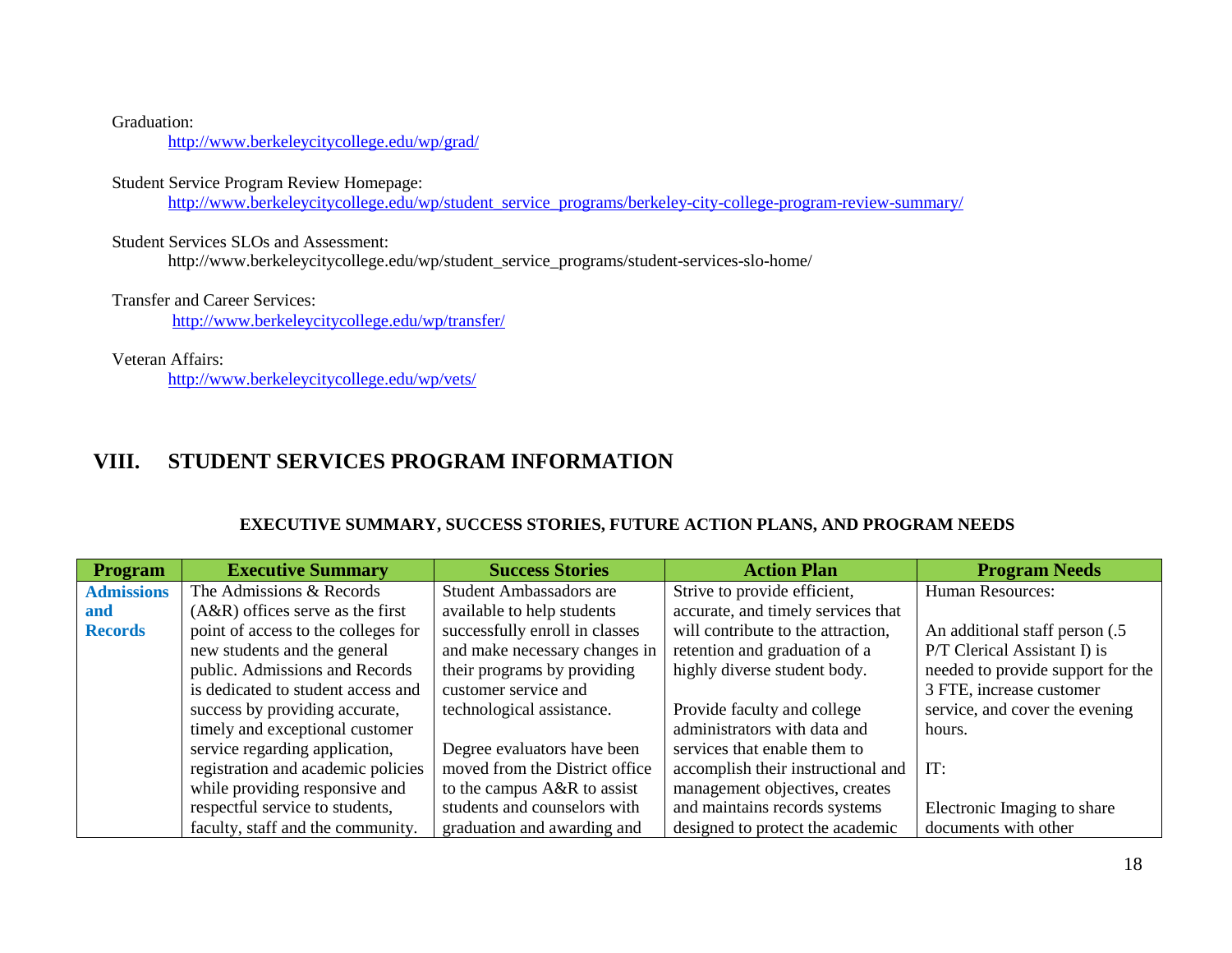|                    |                                                                                                                                           | posting of degrees and<br>certificates.<br>BCC A&R ranked favorably                                                      | integrity and security of<br>confidential student data, in<br>accordance with state and federal<br>regulations and guidelines.               | departments, eliminates the use<br>of paperwork, and increase the<br>efficiency of staff.                                                                                                                                                             |
|--------------------|-------------------------------------------------------------------------------------------------------------------------------------------|--------------------------------------------------------------------------------------------------------------------------|----------------------------------------------------------------------------------------------------------------------------------------------|-------------------------------------------------------------------------------------------------------------------------------------------------------------------------------------------------------------------------------------------------------|
|                    |                                                                                                                                           | by student users through<br><b>Student Learning Outcome</b><br>(SLO) survey.                                             | Strive to communicate clearly,<br>patiently and politely, whether in<br>writing, in person, by phone or<br>via electronic communication.     | Programmer in the District IT<br>Department dedicated to<br>Admissions and Records to<br>maintain and increase the<br>functionality of the PeopleSoft<br>system.                                                                                      |
|                    |                                                                                                                                           |                                                                                                                          |                                                                                                                                              | Computer Program modification<br>or process that would assist in<br>notifying applicants of input<br>errors prior to the upload into<br>PeopleSoft. This would decrease<br>the number of phone calls and<br>students with problems at the<br>counter. |
| <b>Articulatio</b> | Articulation at Berkeley City                                                                                                             | The Articulation Officer                                                                                                 | Maintain:                                                                                                                                    | Personnel.                                                                                                                                                                                                                                            |
| n                  | College is focused on student                                                                                                             | serves as a primary reviewer                                                                                             |                                                                                                                                              |                                                                                                                                                                                                                                                       |
|                    | access, equity, and success by<br>building transfer course<br>agreements for students who                                                 | of new and revised course<br>outlines which are presented to<br>the BCC curriculum                                       | the currency of the baccalaureate<br>lists for the University of<br>California System (UC TCA) and                                           | Increase human resource from .5<br>to 1.0 FTEF.                                                                                                                                                                                                       |
|                    | apply to four-year institutions.<br>Students are using "articulation<br>agreements" to make them a<br>competitive applicant for transfer. | committee. This review is<br>now strengthened through the<br>use of the CurricUNET system<br>which requires articulation | the California State University<br>System (and update that data in<br>CurricUNET);                                                           | One designated IT personnel to<br>enhance the PCCD/BCC<br>Articulation web site.                                                                                                                                                                      |
|                    | The full range of articulation<br>includes: the University of<br>California Transfer Course<br>Agreements; the California State           | sign off for courses to move to<br>the curriculum committee for<br>action. Further, the<br>Articulation Officer takes an | the annual submission of courses<br>for the Intersegment General<br><b>Education Transfer Curriculum</b><br>agreement with the University of |                                                                                                                                                                                                                                                       |
|                    | <b>University General Education</b><br>Breadth agreements; the                                                                            | active role in catalog<br>production and college                                                                         | California System and the                                                                                                                    |                                                                                                                                                                                                                                                       |
|                    | <b>Intersegmental General Education</b>                                                                                                   | supplement production to                                                                                                 | California State University<br>System (IGETC) (and update                                                                                    |                                                                                                                                                                                                                                                       |
|                    | Transfer Course agreements;                                                                                                               | ensure accuracy of                                                                                                       | CurricUNET);                                                                                                                                 |                                                                                                                                                                                                                                                       |
|                    | course-to-course articulation                                                                                                             | articulation/transfer                                                                                                    |                                                                                                                                              |                                                                                                                                                                                                                                                       |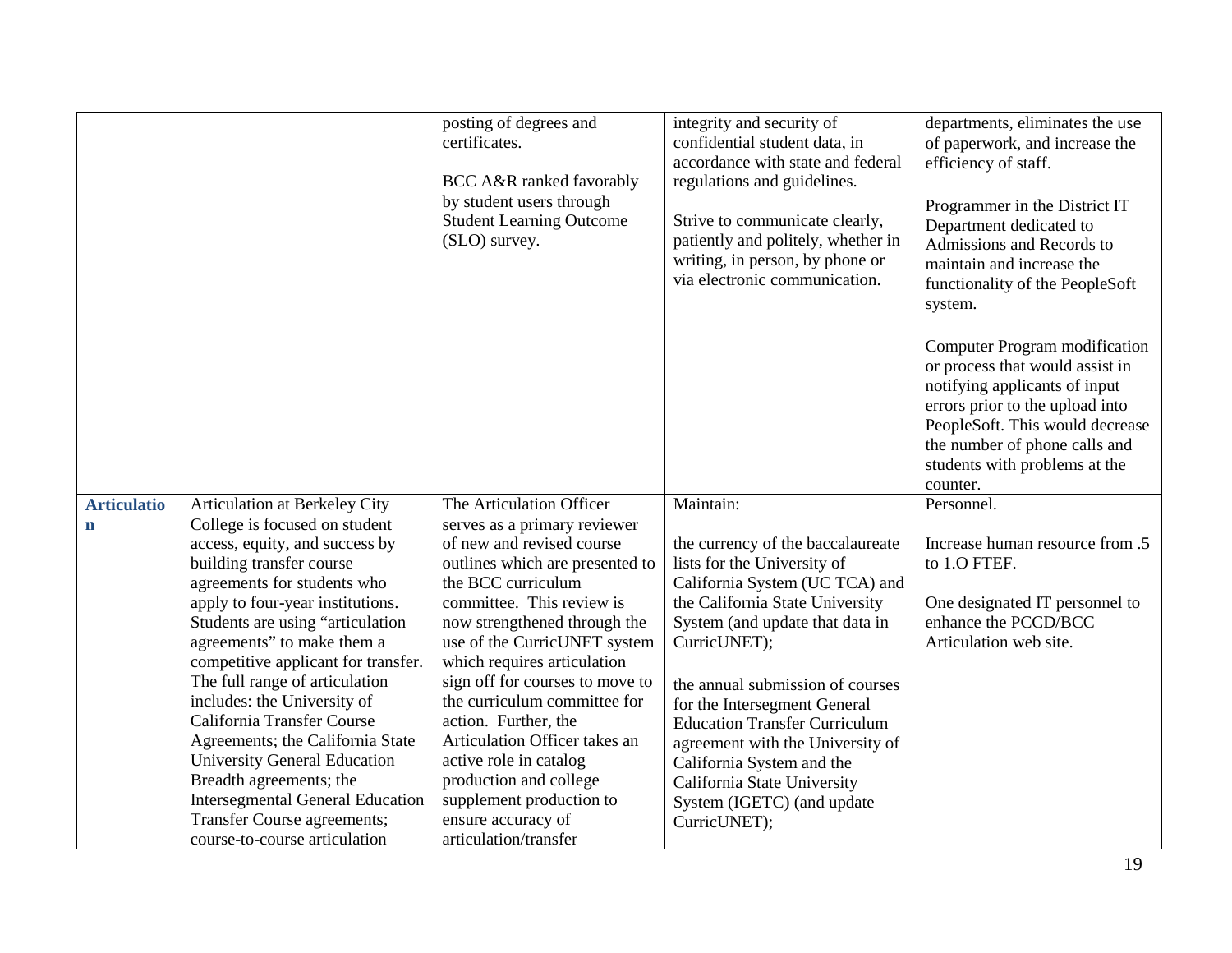| agreements with various               | information which is published       |                                    |  |
|---------------------------------------|--------------------------------------|------------------------------------|--|
| University of California and          | in those documents. Major            | the annual submission of courses   |  |
| California State University           | accomplishments are:                 | for General Education Breadth for  |  |
| schools; course-to-course             |                                      | the California State University    |  |
| articulation agreements with          | Completed the updates of UC          | System (CSU GE Breadth) (and       |  |
| select independent colleges and       | <b>Transfer Course Agreement</b>     | update CurricUNET);                |  |
| universities; and the new             | (UC TCA) list, the CSU               |                                    |  |
| <b>Associate Degrees for Transfer</b> | <b>General Education Breadth</b>     | updates in the ASSIST database     |  |
| (SB 1440).                            | agreement, and the IGETC             | and in OSCAR, the official         |  |
|                                       | (Intersegmental General              | repository systems for all         |  |
|                                       | <b>Education Transfer</b>            | California articulation involving  |  |
|                                       | Curriculum) agreement.               | community colleges and public      |  |
|                                       | Courses approved for the             | four-year colleges and             |  |
|                                       | agreement are noted in the           | universities;                      |  |
|                                       | BCC catalog and the BCC              |                                    |  |
|                                       | catalog supplement and are           | Be active and involved             |  |
|                                       | included in the annual update        | participation on the Berkeley City |  |
|                                       | of advising sheets.                  | College Curriculum Committee;      |  |
|                                       |                                      | the district Council on Planning,  |  |
|                                       | <b>Updated all survey History</b>    | Instruction, and Development       |  |
|                                       | course outlines and to submit        | (CIPD); the district CIPD General  |  |
|                                       | them for re-review. The              | Education Subcommittee; and all    |  |
|                                       | submission is complete and all       | sessions of the segments of the    |  |
|                                       | submitted survey History             | California Intersegment Council    |  |
|                                       | courses have been reapproved.        | for Articulation (CIAC),           |  |
|                                       |                                      | including regional meetings and    |  |
|                                       | Reviewed all appropriate             | NCIAC meetings.                    |  |
|                                       | courses approved for the UC          |                                    |  |
|                                       | TCA and added to the UC              | Respond to four-year college and   |  |
|                                       | <b>Berkeley Letters and Sciences</b> | university requests for course-to- |  |
|                                       | agreement.                           | course articulation and major      |  |
|                                       |                                      | preparation articulation           |  |
|                                       | Increased the number of              | agreements, as well as submitting  |  |
|                                       | courses articulated in the C-ID      | courses for the University of      |  |
|                                       | system and coordinated work          | California, Letters and Science    |  |
|                                       | with faculty to determine            | breadth pattern;                   |  |
|                                       | which Berkeley City College          |                                    |  |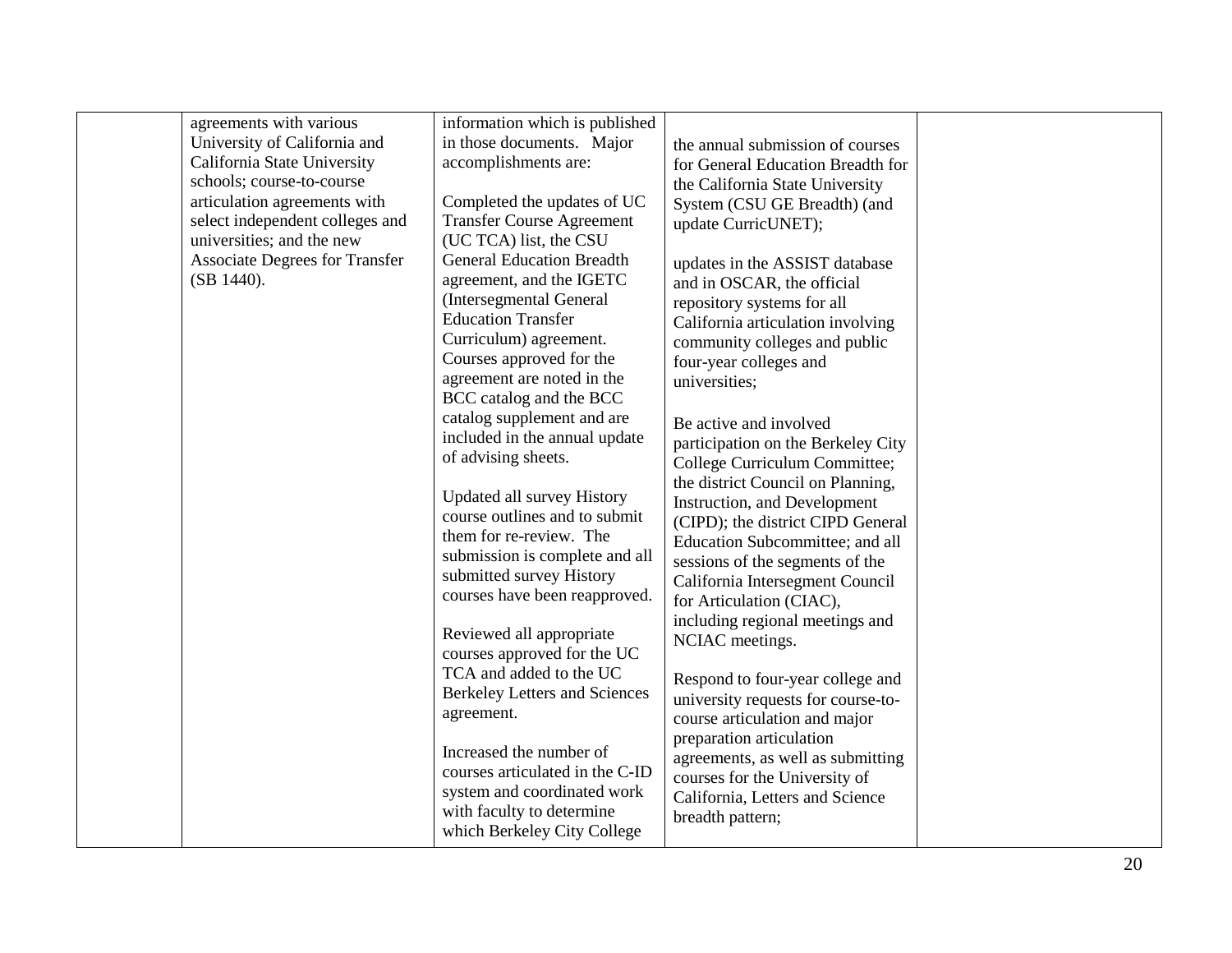|                   |                                          | courses match the C-ID                | Review course-to-course major       |                                 |
|-------------------|------------------------------------------|---------------------------------------|-------------------------------------|---------------------------------|
|                   |                                          | descriptors.                          | preparation articulation            |                                 |
|                   |                                          |                                       | agreements with those schools       |                                 |
|                   |                                          | Coordinated with faculty to           | which BCC students primarily        |                                 |
|                   |                                          | increase the number of                | apply to for transfer and           |                                 |
|                   |                                          | <b>Associate Degrees for Transfer</b> | consistently work to update those   |                                 |
|                   |                                          | (SB 1440).                            | articulation agreements;            |                                 |
|                   |                                          |                                       |                                     |                                 |
|                   |                                          | Responded to articulation             | Keep IGETC, CSU GE, and UCB         |                                 |
|                   |                                          | requests from four-year               | L&S advising sheets current;        |                                 |
|                   |                                          | colleges and universities for         |                                     |                                 |
|                   |                                          | consideration for course-to-          | Increase the number of articulated  |                                 |
|                   |                                          | course and major preparation          | courses in the C-ID system;         |                                 |
|                   |                                          | articulation.                         |                                     |                                 |
|                   |                                          |                                       | Assist in the development of the    |                                 |
|                   |                                          | Initiated course-to-course            | Associate Degrees for Transfer,     |                                 |
|                   |                                          | articulation requests to update       | particularly providing necessary    |                                 |
|                   |                                          | existing agreements with              | transfer documentation              |                                 |
|                   |                                          | public four-year colleges and         |                                     |                                 |
|                   |                                          | universities.                         |                                     |                                 |
| <b>Assessment</b> | The Assessment and Orientation           | In fall 10 and 11, the number         | Provide more instruction about      | Personnel - 1 FTE clerical      |
| and               | Department function is to provide        | of students received                  | what to do when test is finished    | assistant to assist with        |
| orientation       | returning and newly admitted             | orientation at BCC almost             | for more clarity.                   | scheduling, and responding to   |
|                   | students with an initial                 | doubled the numbers of those          |                                     | questions and demands.          |
|                   | assessment and orientation               | at the other two PCCD                 | Send assessment results             |                                 |
|                   | experience to the college that           | colleges of similar size.             | electronically to the Counseling    | Supplies - additional budget to |
|                   | empowers them to make sound              |                                       | Department to streamline the        | purchase an adequate amount of  |
|                   | informed decisions about their           | The persistence rates of              | process.                            | assessment tools to meet an     |
|                   | academic experience. The                 | students who received                 |                                     | increasing demand for placement |
|                   | department continues to provide          | orientation at BCC in Fall 09,        | Invite special programs, EOPS,      | assessment.                     |
|                   | students with clear and useful           | 10, and 11 are the highest            | DSPS, CalWORKs, PACE,               |                                 |
|                   | information about their academic         | among the rates of the four           | Persist, TRIO, etc. to present at   | $IT -$<br>the development of    |
|                   | skills and the college environment       | PCCD colleges.                        | the orientation.                    | online orientation and SARs     |
|                   | in order to support their active         |                                       |                                     | calling ability                 |
|                   | efforts in choosing and achieving        | Both retention and success            | Invite counselors to orientation to |                                 |
|                   | their educational goals. The             | rates of students who received        | make a brief presentation about     |                                 |
|                   | <b>Assessment &amp; Orientation Unit</b> | orientation at BCC in Fall 09,        | the assessment test results and     |                                 |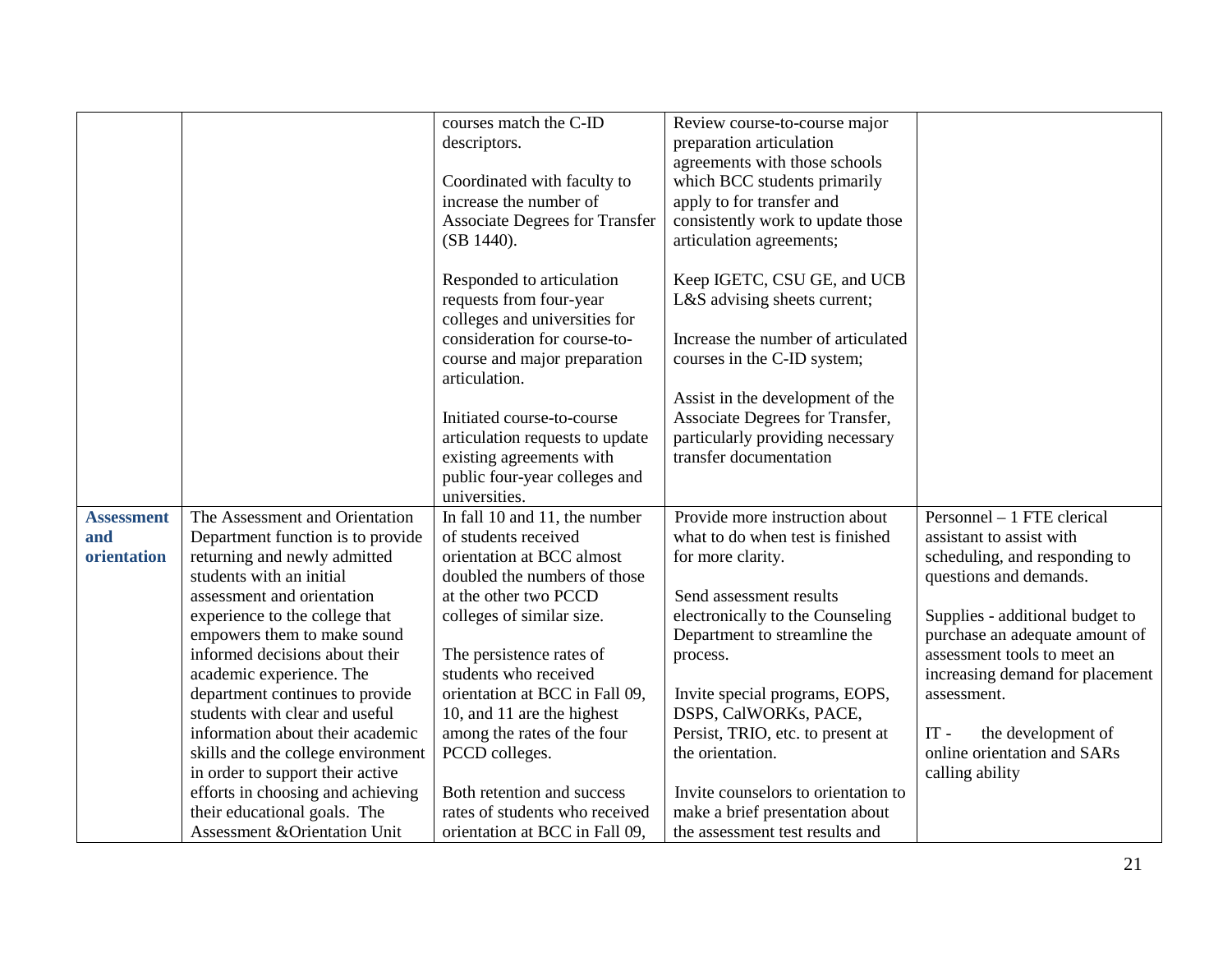|                   | has been a main function of the<br>college matriculation component<br>since the conception of the school<br>opening and continues to assess<br>the students for proper placement<br>in the appropriate Math, English,<br>or ESL skill levels for greater<br>college achievements.                                                                                                                                                                                                                                                                                                                                                                                                                                                                                                                                                                                                | 10, and 11 are the highest<br>among the rates of the four<br>PCCD colleges.<br><b>Students ranked Assessment</b><br>and Orientation very high via<br>SLO assessment survey. For<br>the five SLOs assessment,<br>ranks averaged between 4.37<br>and 4.60 on a 5 point scale.                                                                                                                                                                                                                                                                                                                                         | adequate courses to be taken at<br>BCC.                                                                                                                                                                                                                                                                                                                                                                                                                                                                                                                                                                                                                    |                                                                                                                                                                                                                                                                                                                                                  |
|-------------------|----------------------------------------------------------------------------------------------------------------------------------------------------------------------------------------------------------------------------------------------------------------------------------------------------------------------------------------------------------------------------------------------------------------------------------------------------------------------------------------------------------------------------------------------------------------------------------------------------------------------------------------------------------------------------------------------------------------------------------------------------------------------------------------------------------------------------------------------------------------------------------|---------------------------------------------------------------------------------------------------------------------------------------------------------------------------------------------------------------------------------------------------------------------------------------------------------------------------------------------------------------------------------------------------------------------------------------------------------------------------------------------------------------------------------------------------------------------------------------------------------------------|------------------------------------------------------------------------------------------------------------------------------------------------------------------------------------------------------------------------------------------------------------------------------------------------------------------------------------------------------------------------------------------------------------------------------------------------------------------------------------------------------------------------------------------------------------------------------------------------------------------------------------------------------------|--------------------------------------------------------------------------------------------------------------------------------------------------------------------------------------------------------------------------------------------------------------------------------------------------------------------------------------------------|
| <b>Counseling</b> | Berkeley City College offers a<br>wide range of professional<br>counseling services for<br>prospective and enrolled students.<br>Services include counseling and<br>referrals to other on-campus<br>services. The BCC Counseling<br>Department is located on the<br>second floor of the college.<br>Drop-in and appointment<br>counseling is available Monday<br>thru Thursday from 8:30 a.m. to<br>7:00 p.m. and on Friday from<br>$9:00$ a.m. to $1:00$ p.m. in order to<br>provide access to all students,<br>including working adults. BCC<br>offers a wide array of professional<br>counseling services for students:<br>Academic counseling, Career<br>counseling, Transfer counseling,<br>High school concurrent<br>enrollment counseling, Veteran's<br>affairs counseling, Basic skills<br>counseling, Probation and<br>dismissal counseling, and<br>Personal counseling | Success rates of student who<br>received counseling services<br>averaged 3.5 percentage points<br>higher than the overall college<br>rates over the last three years.<br>Fall to fall persistence rates for<br>students who received<br>counseling services averaged<br>8.5 percentage points higher<br>than the overall college rates<br>over the last three years.<br>E-Counseling has been<br>implemented<br><b>BCCO</b> - A more<br>comprehensive and<br>informative orientation has<br>been developed and piloted<br>addressing many student<br>concerns and questions at the<br>onset of their BCC experience | A led lighted marquee will be<br>programmed, continue to be<br>updated, and display important<br>student information in the<br>common area of the college<br>Video vignettes are currently<br>being developed that will inform<br>students about counseling<br>procedures, services, processes,<br>FAQs, etc. Such videos will be<br>embedded in the Counseling<br>website, as well as being<br>available to view in the<br>Counseling reception area<br>Psychological counseling is now<br>available on a consistent basis<br>from a licensed professional,<br>while a peer mental health adviser<br>model through a grant being<br>implemented on campus | Personnel - 1 FTE classified<br>staff person, 4 FTE counseling<br>faculty<br>Technology and equipment<br>Electronic imaging,<br>Panic buttons in counseling<br>offices,<br>1 Dedicated division laptop for<br>general counselor's use, Updated<br>SARS that includes such features<br>as early alert, texting, reception<br>wait time monitoring |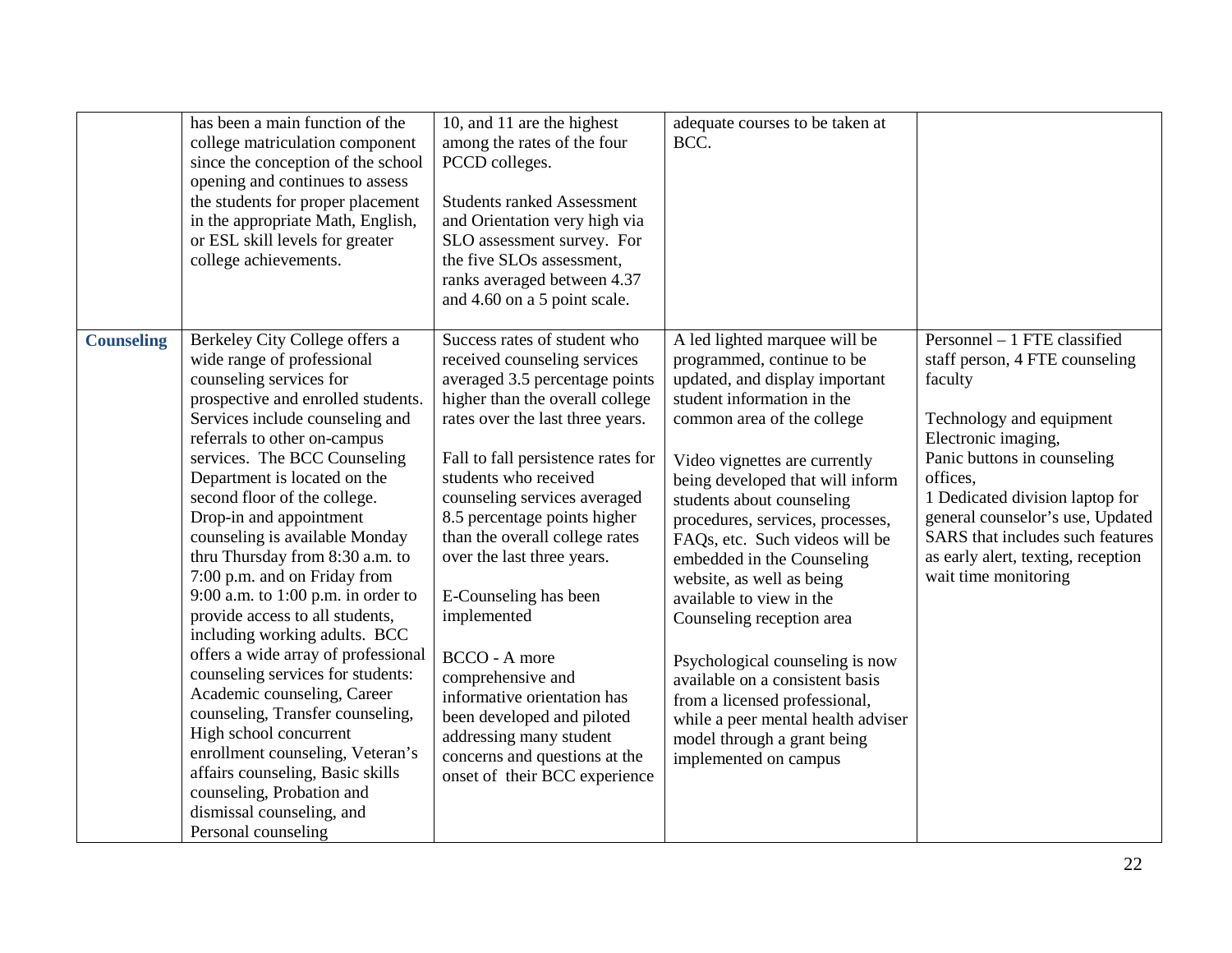| <b>DSPS</b> | The mission of Disabled Students    | DSPS student success rates for  | Continue to serve students with     | <b>Personnel</b>                 |
|-------------|-------------------------------------|---------------------------------|-------------------------------------|----------------------------------|
|             | Programs and Services (DSPS) is     | are equal to or higher than     | disabilities in-person or online by |                                  |
|             | to provide services, specialized    | non-DSPS students.              | enhancing and updating the DSPS     | a full-time                      |
|             | instruction, and educational        |                                 | website, to include updated DSPS    | Coordinator/Counselor (hiring in |
|             | accommodations to students with     | The number of DSPS students     | student and BCC faculty             | progress)                        |
|             | disabilities so that they can       | has increased by 3% since       | handbooks;                          |                                  |
|             | participate as fully and benefit as | 2009-2010 year and              |                                     | a full-time Counselor            |
|             | equitably from the college          | enrollment continues to grow    | Provide DSPS students with          |                                  |
|             | experience as their non-disabled    | annually.                       | disability related and academic     | a full-time Instructional        |
|             | peers. DSPS seeks to work with      |                                 | counseling to assist with           | Assistant (IA) for test          |
|             | the entire campus community in      | DSPS is working with the        | accessing the programs and          | accommodations and other         |
|             | order to provide reasonable         | Department of Rehabilitation    | services available at BCC;          | duties                           |
|             | accommodations for students         | (DOR) to refer people with      |                                     |                                  |
|             | with disabilities, and to be in     | disabilities to BCC programs.   | Strengthen the network between      | a full-time IA to support an     |
|             | compliance with the Americans       |                                 | DSPS and local agencies that        | Assistive Technology (AT) lab    |
|             | with Disabilities Act and the       | In fall 2012, the Associated    | serve people with disabilities:     |                                  |
|             | Rehabilitation Act of 1973,         | Student Body of BCC is          | DOR, Center for Accessible          | identify space for an AT lab     |
|             | Section 504. According to the       | working with DSPS to            | Technology, and UC Berkeley's       |                                  |
|             | California Community College        | improve the participation and   | College Internship Program.         | IT                               |
|             | Chancellor's Office (CCCCO)         | visibility of BCC students with | Designate an assistive technology   |                                  |
|             | Data Mart (referred to hereafter as | disabilities on campus.         | (AT) lab to serve the increasing    | Software                         |
|             | Data Mart), the number of DSPS      |                                 | demand by DSPS students who         |                                  |
|             | students served by Berkeley City    |                                 | use such technologies to access     | JAWS version 14 (a screen        |
|             | College (BCC) has increased by      |                                 | and complete their coursework;      | reader for blind students)       |
|             | 3% over the past three years. The   |                                 |                                     | ZoomText version 10 (screen      |
|             | program served approximately        |                                 | Train students in the use of        | magnification for low-vision     |
|             | 415 students in 2011-2012,          |                                 | assistive technologies to improve   | students)                        |
|             | representing 6% of BCC students.    |                                 | their academic success.             | MAGic version (screen            |
|             | When compared to BCC campus         |                                 |                                     | enlargement for students with    |
|             | retention rates, DSPS students      |                                 |                                     | visual impairments)              |
|             | were on par with their non-         |                                 |                                     | Kurzweil 3000 version 13 (text-  |
|             | disabled peers in fall 2009. When   |                                 |                                     | to-speech and learning tool for  |
|             | compared to BCC campus              |                                 |                                     | students with LD)                |
|             | success rates, DSPS students had    |                                 |                                     | Kurzweil 1000 (a scan and read   |
|             | slightly higher success rates than  |                                 |                                     | productivity tool for blind      |
|             | non-DSPS students.                  |                                 |                                     | students)                        |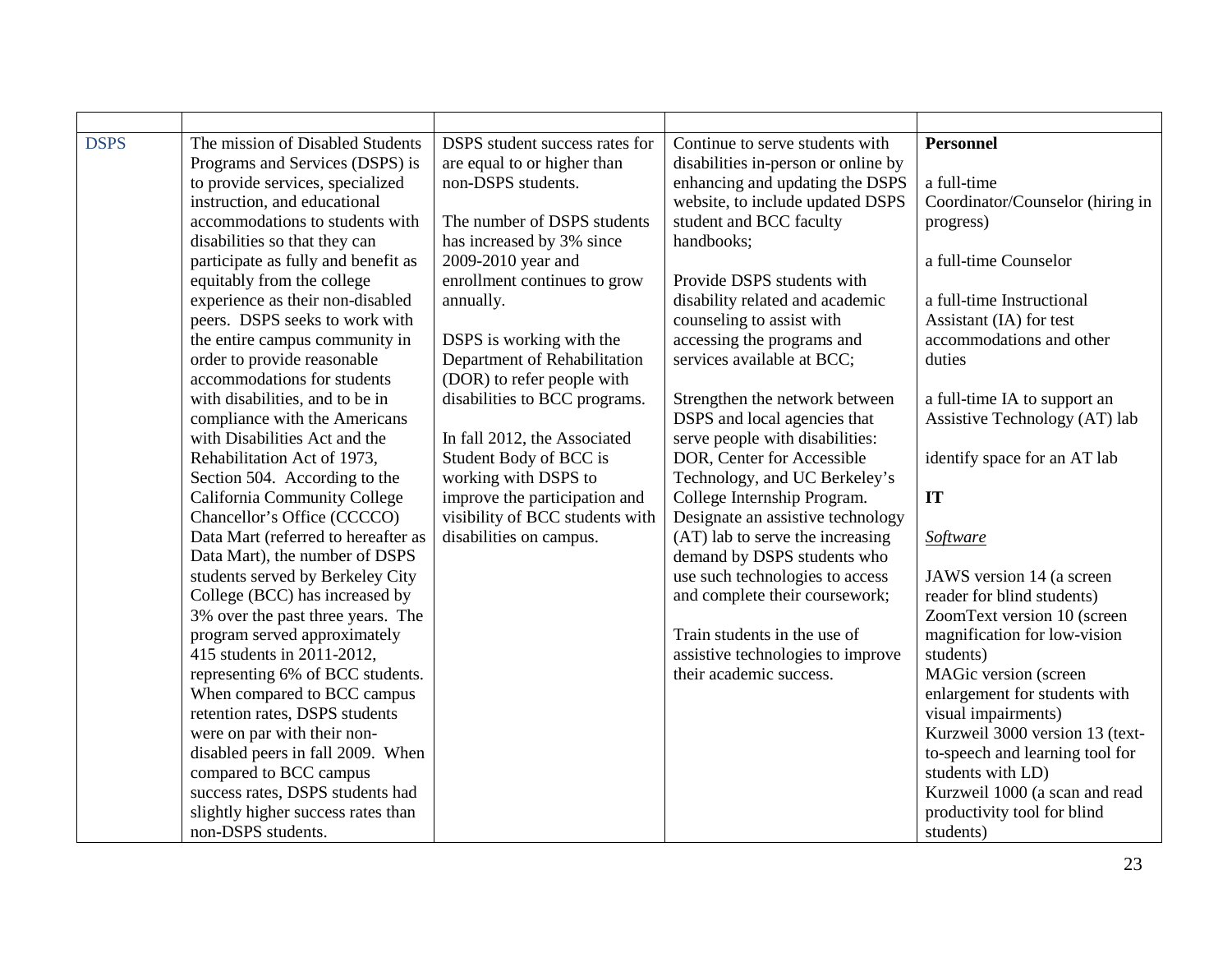|  |  | Dragon NaturallySpeaking           |
|--|--|------------------------------------|
|  |  | version 12 Product Suite           |
|  |  | (speech-to-text tool for students  |
|  |  | with LD or physical upper          |
|  |  | extremity limitations)             |
|  |  | OmniPage version 18 (DSPS          |
|  |  |                                    |
|  |  | staff)                             |
|  |  | MS Office 2010 (DSPS staff and     |
|  |  | students)                          |
|  |  | <b>ABBYY Fine Reader (DSPS</b>     |
|  |  | staff)                             |
|  |  | Adobe Acrobat Pro version 11       |
|  |  | (DSPS staff)                       |
|  |  | Adobe Illustrator CS6 (DSPS        |
|  |  | staff)                             |
|  |  | Duxbury version 11 (DSPS staff     |
|  |  | and students)                      |
|  |  | Scientific Notebook version 5.5    |
|  |  | (DSPS staff)                       |
|  |  | MathType version 6.8 (DSPS         |
|  |  | staff)                             |
|  |  |                                    |
|  |  | Hardware / Equipment               |
|  |  |                                    |
|  |  | Full-duplex high-speed scanner     |
|  |  | [Canon DR9080] (DSPS staff)        |
|  |  |                                    |
|  |  | Full-duplex laser color printer    |
|  |  | [HP Color Laser Jet CP5525]        |
|  |  | (DSPS staff)                       |
|  |  | <b>Braille Embosser</b> [for text] |
|  |  | (DSPS staff and students)          |
|  |  | **Braille Embosser [for            |
|  |  | graphics] (DSPS staff and          |
|  |  | students)                          |
|  |  | PIAF [tactile imaging device]      |
|  |  | (DSPS staff and students)          |
|  |  | CCTV (image magnifier for          |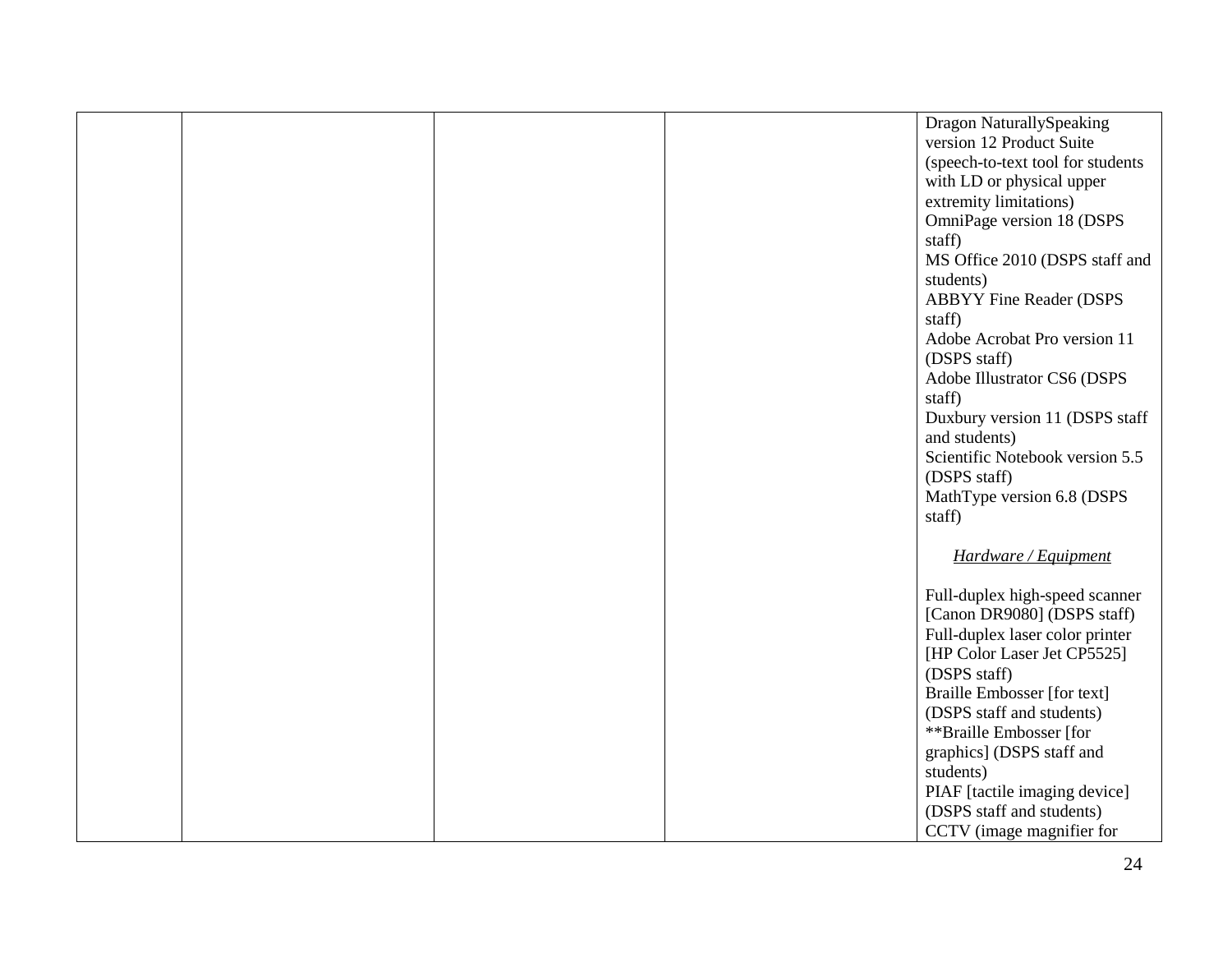|                  |                                                                                                                                                                                                                                                                                                                                                                                                                                                                                                                                                                                                                                                                                                                                                                                                                                                                                                             |                                                                                                                                                                                                                                                                                                                                                                                                                                                                                                                                                    |                                                                                                                                                                                                                                                                                                                                                                                                                                                                                        | students with low-vision)                                                                                                                                                                                                                                                                                                                                             |
|------------------|-------------------------------------------------------------------------------------------------------------------------------------------------------------------------------------------------------------------------------------------------------------------------------------------------------------------------------------------------------------------------------------------------------------------------------------------------------------------------------------------------------------------------------------------------------------------------------------------------------------------------------------------------------------------------------------------------------------------------------------------------------------------------------------------------------------------------------------------------------------------------------------------------------------|----------------------------------------------------------------------------------------------------------------------------------------------------------------------------------------------------------------------------------------------------------------------------------------------------------------------------------------------------------------------------------------------------------------------------------------------------------------------------------------------------------------------------------------------------|----------------------------------------------------------------------------------------------------------------------------------------------------------------------------------------------------------------------------------------------------------------------------------------------------------------------------------------------------------------------------------------------------------------------------------------------------------------------------------------|-----------------------------------------------------------------------------------------------------------------------------------------------------------------------------------------------------------------------------------------------------------------------------------------------------------------------------------------------------------------------|
|                  |                                                                                                                                                                                                                                                                                                                                                                                                                                                                                                                                                                                                                                                                                                                                                                                                                                                                                                             |                                                                                                                                                                                                                                                                                                                                                                                                                                                                                                                                                    |                                                                                                                                                                                                                                                                                                                                                                                                                                                                                        | Braille embosser (Braille printer)                                                                                                                                                                                                                                                                                                                                    |
|                  |                                                                                                                                                                                                                                                                                                                                                                                                                                                                                                                                                                                                                                                                                                                                                                                                                                                                                                             |                                                                                                                                                                                                                                                                                                                                                                                                                                                                                                                                                    |                                                                                                                                                                                                                                                                                                                                                                                                                                                                                        |                                                                                                                                                                                                                                                                                                                                                                       |
| <b>EOPS/CAR</b>  | The mission of the EOPS                                                                                                                                                                                                                                                                                                                                                                                                                                                                                                                                                                                                                                                                                                                                                                                                                                                                                     | EOPS served an average of                                                                                                                                                                                                                                                                                                                                                                                                                                                                                                                          | Decrease the total number of                                                                                                                                                                                                                                                                                                                                                                                                                                                           | <b>Human Resources</b>                                                                                                                                                                                                                                                                                                                                                |
| <b>E/CalWOR</b>  | program is to increase the                                                                                                                                                                                                                                                                                                                                                                                                                                                                                                                                                                                                                                                                                                                                                                                                                                                                                  | 316 students over the last three                                                                                                                                                                                                                                                                                                                                                                                                                                                                                                                   | EOPS enrollment to 200 (100%                                                                                                                                                                                                                                                                                                                                                                                                                                                           |                                                                                                                                                                                                                                                                                                                                                                       |
| Ks               | percentage of underserved and<br>underprepared students, who<br>complete their educational goals<br>including: AA/AS Degrees,<br>Certificates and/or transfer to<br>four-year colleges. The program<br>provides counseling, priority<br>enrollment, progress tracking and<br>intervention, peer advising,<br>transfer assistance and book<br>vouchers.<br>The CARE program provides<br>additional support services i.e.<br>childcare and transportation<br>assistance to EOPS students with<br>children, who receive cash aid<br>from the County Social Services<br>Department and are interested in<br>obtaining job relevant education<br>to break the dependency cycle.<br>The CalWORKs program<br>provides educational and career<br>opportunities to students who<br>are welfare recipients to achieve<br>long-term self-sufficiency.<br>Support services include<br>counseling, childcare, work study | years, while the State funded<br>for 100 students only.<br><b>CARE</b> and CalWORKs served<br>an average of 24 and 66<br>students respectively in the<br>same three-year period.<br>EOPS students constitute 11%<br>of BCC's full-time student<br>population.<br>Between 2010-12:<br>-62 students received AA/AS<br>degrees and 13 received<br>Certificates.<br>-33 EOPS students transferred<br>to the UC system and 38 to the<br>CSU system.<br>-52% of EOPS students<br>identified transfer as their<br>primary goal compared to<br>38% for BCC | above state cap) by spring, 2013<br>semester<br>Expand outreach activities to<br>Increase the number of first<br>semester students who submit<br>their application packages before<br>the start of school by 80%.<br>Sign MOU with the Berkeley<br>One-Stop- Center to expand<br>employment opportunities for<br>CARE & CalWORKs students.<br>Increase the number of CARE<br>and CalWORKs students able to<br>create resumes, cover letters and<br>skilled in interview skills by 50%. | Increase current .67 EOPS<br>counseling position to 1.0.<br>Increase the current EOPS .75<br>clerical position to 1.0<br>Hire a .50 Clerical Assistant for<br><b>CalWORKs</b><br>Technology.<br>Bar-code scanner and data<br>storage software for book-loan<br>program<br>Heavy Duty Copy Machine<br>2 Scanners for EOPS computer<br>lab & EOPS Office<br>Fax Machine |
|                  | and job training.                                                                                                                                                                                                                                                                                                                                                                                                                                                                                                                                                                                                                                                                                                                                                                                                                                                                                           |                                                                                                                                                                                                                                                                                                                                                                                                                                                                                                                                                    |                                                                                                                                                                                                                                                                                                                                                                                                                                                                                        |                                                                                                                                                                                                                                                                                                                                                                       |
| <b>Financial</b> | Over 60% of BCC students                                                                                                                                                                                                                                                                                                                                                                                                                                                                                                                                                                                                                                                                                                                                                                                                                                                                                    | In 2010-11, in total of \$6.87                                                                                                                                                                                                                                                                                                                                                                                                                                                                                                                     | Decrease the number of adverse                                                                                                                                                                                                                                                                                                                                                                                                                                                         | Staff needs to be increased from                                                                                                                                                                                                                                                                                                                                      |
| <b>Aid</b>       | received financial aid in 2010-11.                                                                                                                                                                                                                                                                                                                                                                                                                                                                                                                                                                                                                                                                                                                                                                                                                                                                          | million of various financial                                                                                                                                                                                                                                                                                                                                                                                                                                                                                                                       | audit findings by implementing                                                                                                                                                                                                                                                                                                                                                                                                                                                         | current 4.5 to 6 FTE.                                                                                                                                                                                                                                                                                                                                                 |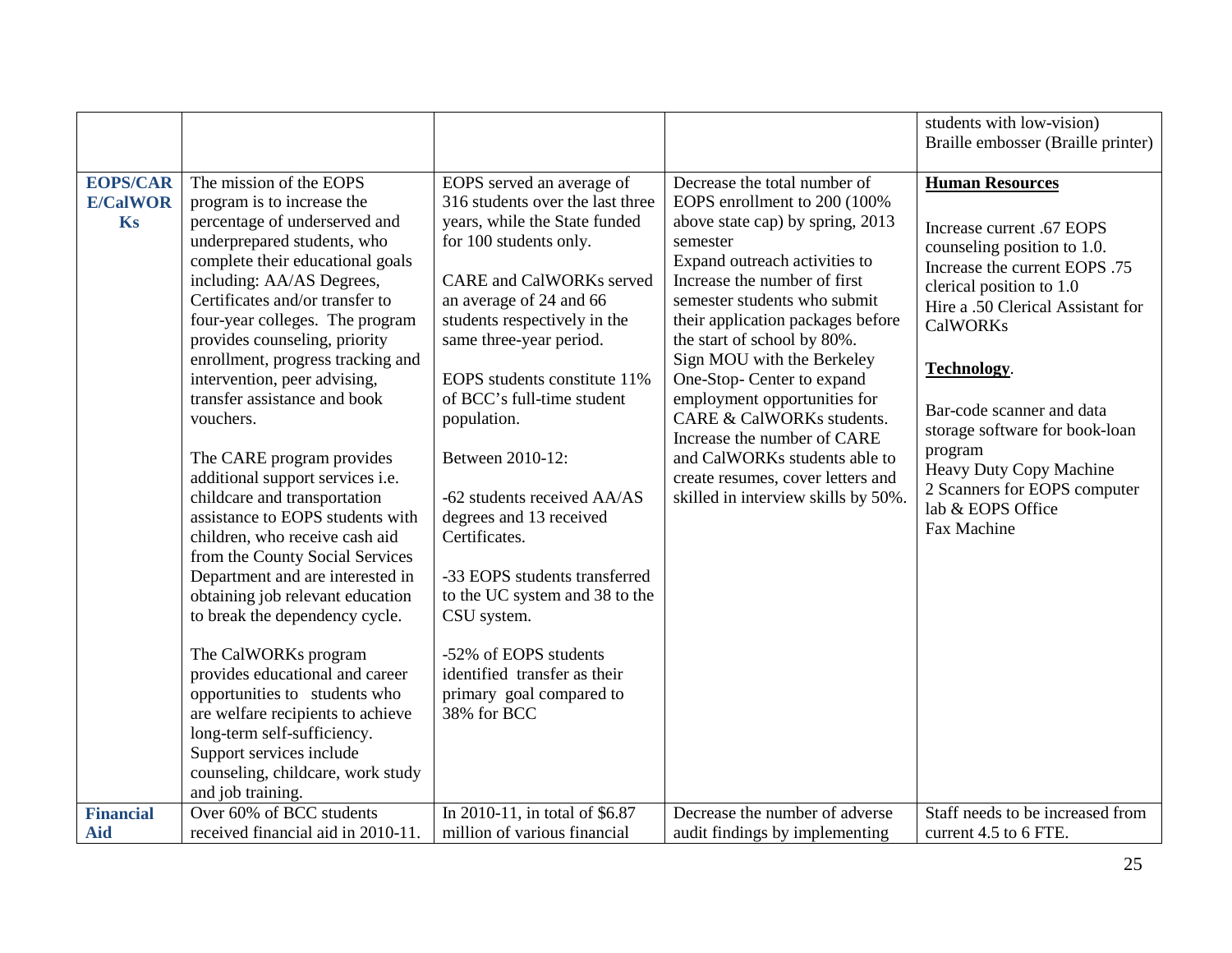|                 | The process of applying for         | aids was awarded to BCC      | policies and procedures for         |                                     |
|-----------------|-------------------------------------|------------------------------|-------------------------------------|-------------------------------------|
|                 | Federal and State financial         | students, an increase from   | processing of student financial aid | A storage area, a quality filing    |
|                 | assistance in theory should be      | \$6.34 from prior year.      | files in accordance with Peralta    | system, the FA front counter to     |
|                 | fairly easy for college students in |                              | District policies.                  | be located outside the FA office,   |
|                 | general. However, the process is    | The number of Pell Grant     |                                     | a computer room to conduct the      |
|                 | perceived confusing and             | recipients increased by 43%  | Create an outreach program by       | Financial Aid workshops.            |
|                 | complicated for many Berkeley       | from 1,098 in 2009-10 to     | offering financial aid workshops    |                                     |
|                 | City College (BCC) students who     | 1,571 in 2011-12.            | to increase the awareness of        | Three additional<br>Equipment:      |
|                 | are from a disadvantaged            |                              | eligibility for financial aid in    | monitors, three phone lines, one    |
|                 | background and who are not          | The amount of Pell award     | order to increase the amount of     | laptop, and three small printers.   |
|                 | familiar with important             | increased by 47% from \$3.45 | recipients who receive the          |                                     |
|                 | information for Financial Aid       | million in 2009-10 to \$5.07 | <b>BOGFW</b> and Pell Grants.       | High Technology:                    |
|                 | application, e.g., filing income    | million in 2011-12.          |                                     | Electronic Imaging:                 |
|                 | tax return on time.                 |                              | Distribute the SLO surveys on the   | computers and/or specialized        |
|                 |                                     | More than 80% of financial   | months of October, November,        | hardware/software to capture        |
|                 |                                     | aid recipients are from an   | December, and January.              | (copy), store, process,             |
|                 |                                     | ethnic minority background.  |                                     | manipulate, and distribute 'flat    |
|                 |                                     |                              | Increase financial aid recipients   | information' documents,             |
|                 |                                     | Received positive feedback   | by implementing a financial aid     | (transcripts, Student Educational   |
|                 |                                     | from SLO participants.       | appointment system to facilitate    | Plan (SEP), and educational         |
|                 |                                     |                              | faster completion of student files  | supporting documentation)           |
|                 |                                     |                              | which would result in quicker       | through digitization.               |
|                 |                                     |                              | disbursements for students.         |                                     |
|                 |                                     |                              |                                     | New system: new financial aid       |
|                 |                                     |                              |                                     | system that enables students to     |
|                 |                                     |                              |                                     | check their FA status from their    |
|                 |                                     |                              |                                     | student account.                    |
|                 |                                     |                              |                                     |                                     |
|                 |                                     |                              |                                     | Automatic phone messages: to        |
|                 |                                     |                              |                                     | remind students about important     |
|                 |                                     |                              |                                     | financial aid updates.              |
|                 |                                     |                              |                                     |                                     |
| <b>Health</b>   | The mission of Health Services in   | <b>BCC</b>                   | To begin to offer health services   | Adequate personnel, space, and      |
| <b>Services</b> | the Peralta Community College       |                              | to BCC students similar to the      | facility will have to be identified |
|                 | District is to further the equality | -received on-site personal   | existing services on other          | and developed to offer health       |
|                 | of the educational opportunity      | counseling two days a week   | campuses, BCC will continue to      | services on campus.                 |
|                 | and success for all students by     |                              | identify partners, apply grants,    |                                     |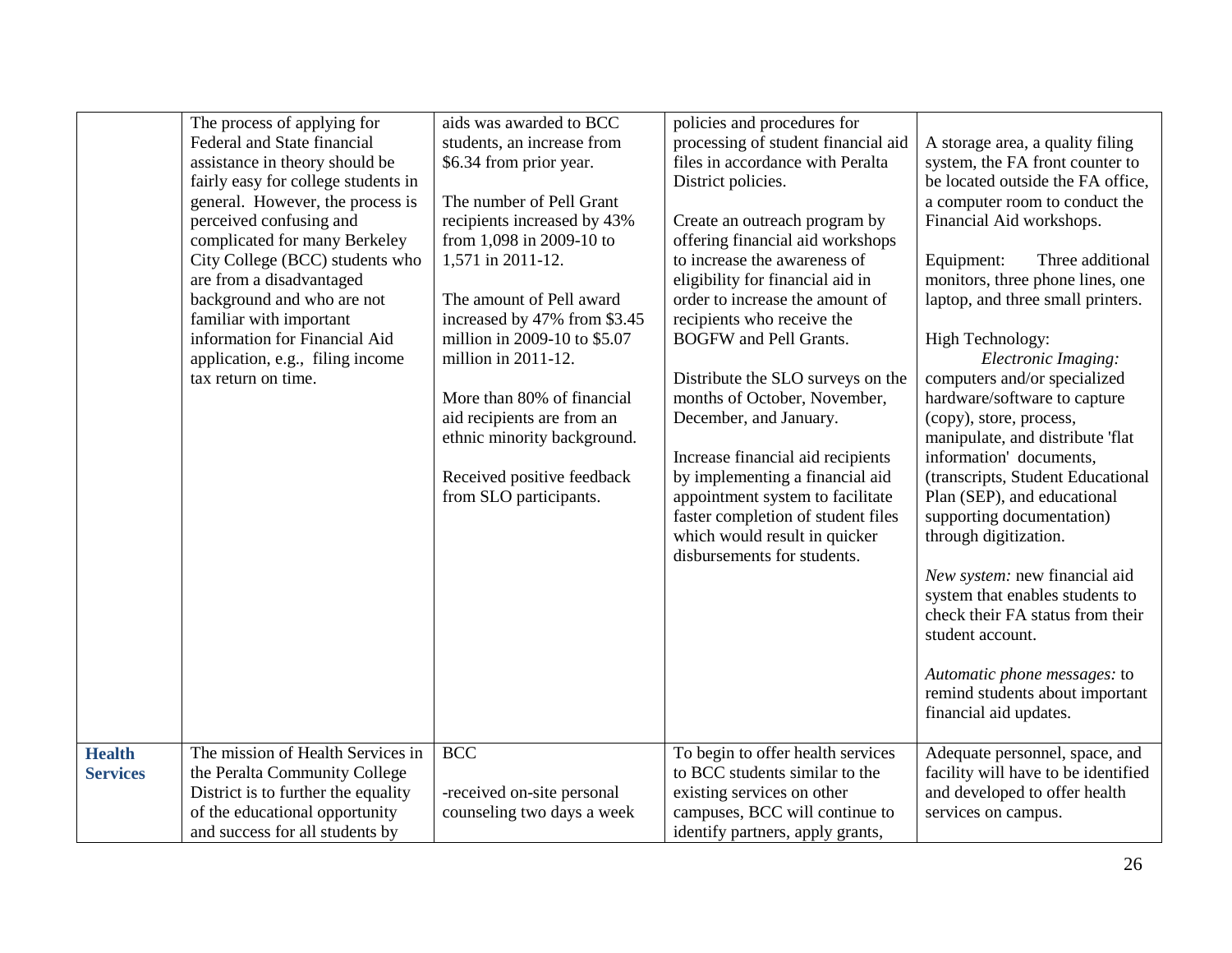|                                                                 | providing access to health<br>services which promote the<br>physical, emotional, social and<br>spiritual well-being of its<br>students.<br>Health Services is a centralized<br>service.<br>There has no comprehensive<br>health services delivered at BCC.<br>Students are been referred to<br>health services located at Laney.                                                                                                                                                                                                                                                                                                                                                                                                                                                               | -received on-site HIV testing<br>2-hour, monthly services<br>-received a 16-month metal<br>health service grant, hired on-<br>site grant supervisor, and<br>developed a plan to provide<br>peer advisor training<br>-is developing a contract to<br>offer 4-hour weekly health<br>services designed for the<br>youth.                                                                                                                          | and work with on-campus<br>instruction program: Public<br><b>Health Services</b>                                                                                                                                                                                                                                                                                                      |                                                                                                                                                   |
|-----------------------------------------------------------------|------------------------------------------------------------------------------------------------------------------------------------------------------------------------------------------------------------------------------------------------------------------------------------------------------------------------------------------------------------------------------------------------------------------------------------------------------------------------------------------------------------------------------------------------------------------------------------------------------------------------------------------------------------------------------------------------------------------------------------------------------------------------------------------------|------------------------------------------------------------------------------------------------------------------------------------------------------------------------------------------------------------------------------------------------------------------------------------------------------------------------------------------------------------------------------------------------------------------------------------------------|---------------------------------------------------------------------------------------------------------------------------------------------------------------------------------------------------------------------------------------------------------------------------------------------------------------------------------------------------------------------------------------|---------------------------------------------------------------------------------------------------------------------------------------------------|
| In-and<br><b>Outreach/S</b><br>tudent<br><b>Ambassado</b><br>rs | The mission of Community<br>Outreach/In-reach Services is to<br>have a presence on campus at<br>BCC, and as well in the local<br>community, including schools<br>and community organizations.<br>The main goal for the on campus<br>presence is to assist prospective<br>and current BCC students in<br>receiving necessary information<br>through Passport, website, and in-<br>person. The involvement in the<br>community is one of ensuring that<br>persons of all ages and<br>backgrounds have a clear<br>understanding of all the growth<br>and learning possibilities that<br>exist at Berkeley City College.<br>Furthermore the goal of the<br>Student Ambassador Program is<br>to create an atmosphere where<br>students feel that the college is a<br>place they can readily turn to | Redirect the focus from<br>outreach to in-reach to support<br>access, equity, and success.<br>Playing a vital role in assisting<br>students with entry services,<br>e.g., admissions and records,<br>especially during peak<br>registration period.<br>Connecting BCC with the<br>local communities.<br>Receiving positive feedback<br>from SLO assessment from the<br>users and student ambassadors<br>about the services and<br>experiences. | Establishing a comprehensive<br>community outreach/in-reach<br>program to all feeder locations.<br>Establishing a set data base for<br>community outreach/in-reach<br>locations and populations within<br>these locations.<br>Creating a data file tracking the<br>impact of outreach/in-reach<br>activities<br>Develop and implement an<br>intensive Student Ambassador<br>Training. | A regular and steady operating<br>budget for Student Ambassadors<br>One .5 FTE clerical assistant to<br>support record and document<br>processing |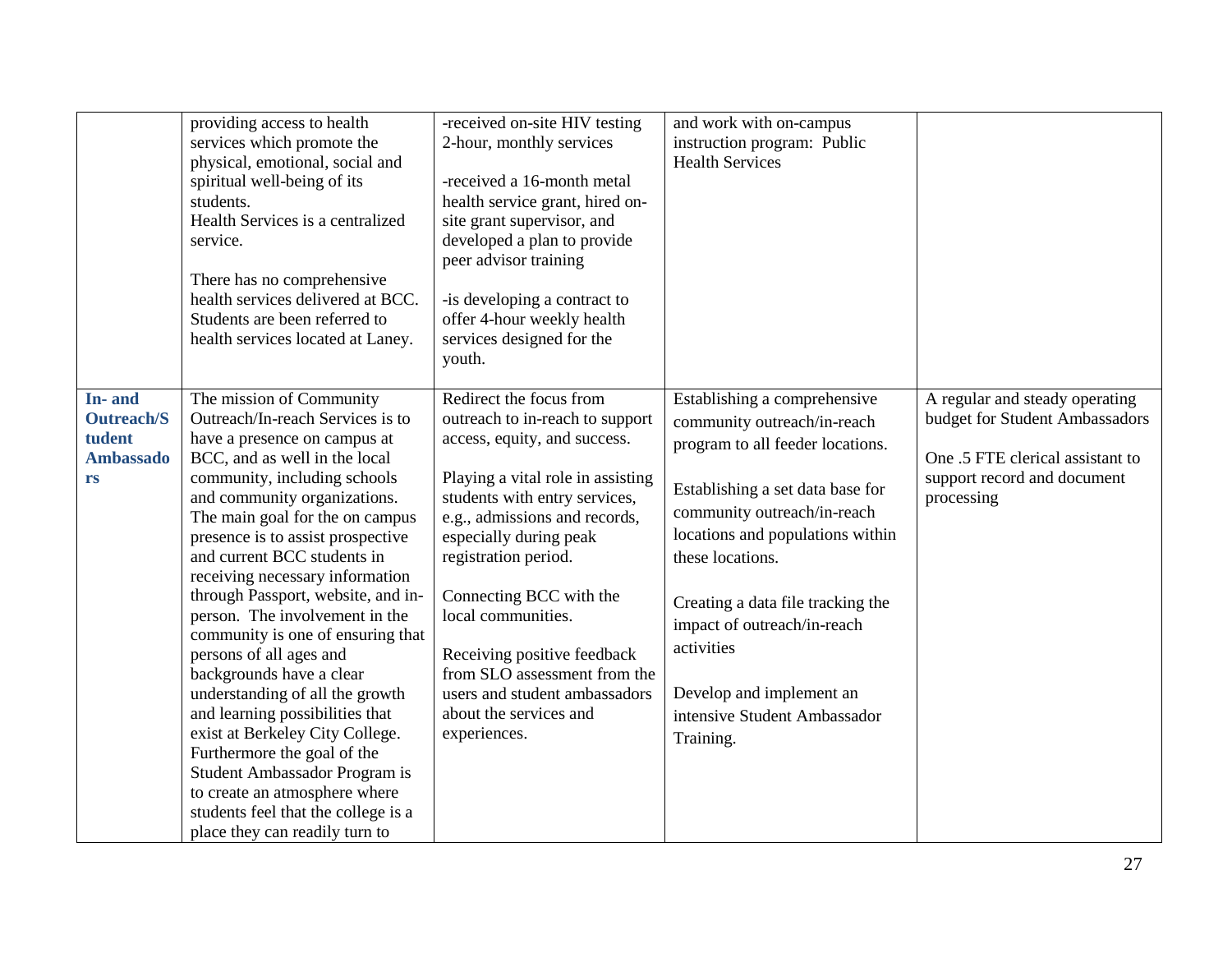|                   | satisfy their growth and learning                                   |                                                                  |                                                          |                             |
|-------------------|---------------------------------------------------------------------|------------------------------------------------------------------|----------------------------------------------------------|-----------------------------|
|                   | needs.                                                              |                                                                  |                                                          |                             |
|                   |                                                                     |                                                                  |                                                          |                             |
| <b>Student</b>    | On March 1, 1976, the Peralta                                       | Since the elimination of the 1                                   | Support ASBCC to effectively                             | Personnel:                  |
| <b>Activities</b> | <b>Community College District</b>                                   | FTE staff position, a portion of                                 | serve its role:                                          |                             |
|                   | Board approved Policy 4.45                                          | the responsibilities have been                                   |                                                          | 1 FTE Faculty/Staff Advisor |
|                   | stating, "Student activities are                                    | shared by several                                                | to increase the student voice on                         |                             |
|                   | recognized by the District as an                                    | administrators, faculty and                                      | campus through active                                    |                             |
|                   | integral part of a community                                        | staff members from BCC, as                                       | participation on shared                                  |                             |
|                   | college's total program. The                                        | well as UC Berkeley BCC                                          | governance meetings,                                     |                             |
|                   | <b>Student Activities Office at</b>                                 | Service Community. Due to                                        | to increase club participation, and                      |                             |
|                   | <b>Berkeley City College was</b>                                    | the help of these volunteers,                                    | To assist students with obstacles                        |                             |
|                   | established with the belief that                                    | the 2012 ASBCC is well                                           | they may encounter on campus.                            |                             |
|                   | college learning extends beyond                                     | organized, dedicated, with 17                                    |                                                          |                             |
|                   | the classroom. Student Activities                                   | active student clubs.                                            | Advise ASBCC and clubs to                                |                             |
|                   | provides the basis for                                              |                                                                  | follow constitutions, by-laws, and                       |                             |
|                   | opportunities that create an out-<br>of-classroom environment that: | Program Review                                                   | PCCD policy and procedures.                              |                             |
|                   |                                                                     | recommendations have been                                        |                                                          |                             |
|                   |                                                                     | integrated into decision-                                        | Conduct student elections                                |                             |
|                   | Augments classroom instruction                                      | making process at both college<br>and district levels. Resources | annually to ensure the<br>continuation of the Associated |                             |
|                   | by fostering unique and expanded                                    | have been identified to                                          |                                                          |                             |
|                   | educational, civic, social and                                      |                                                                  | Students, and student club<br>activities.                |                             |
|                   | cultural experiences.                                               | partially meet needs identified<br>from previous program         |                                                          |                             |
|                   | Enhance and prepare students for                                    | reviews. For example, the size                                   |                                                          |                             |
|                   | future civic, social, cultural, and                                 | of student activity space                                        |                                                          |                             |
|                   | political responsibilities through                                  | tripled between 2009-10 and                                      |                                                          |                             |
|                   | community service, service                                          | 2011-12. New furniture and                                       |                                                          |                             |
|                   | learning, and leadership                                            | computer equipments have                                         |                                                          |                             |
|                   | development opportunities.                                          | been purchased and installed.                                    |                                                          |                             |
|                   | Foster personal growth and<br>facilitate interaction between        | BCC continues to try to                                          |                                                          |                             |
|                   |                                                                     | identify resources to meet the                                   |                                                          |                             |
|                   | students, faculty, and<br>administration from varied                | need for personnel.                                              |                                                          |                             |
|                   |                                                                     |                                                                  |                                                          |                             |
|                   | backgrounds in diverse settings<br>through the organization of      |                                                                  |                                                          |                             |
|                   | social, civic, and cultural                                         |                                                                  |                                                          |                             |
|                   |                                                                     |                                                                  |                                                          |                             |
|                   | activities.                                                         |                                                                  |                                                          |                             |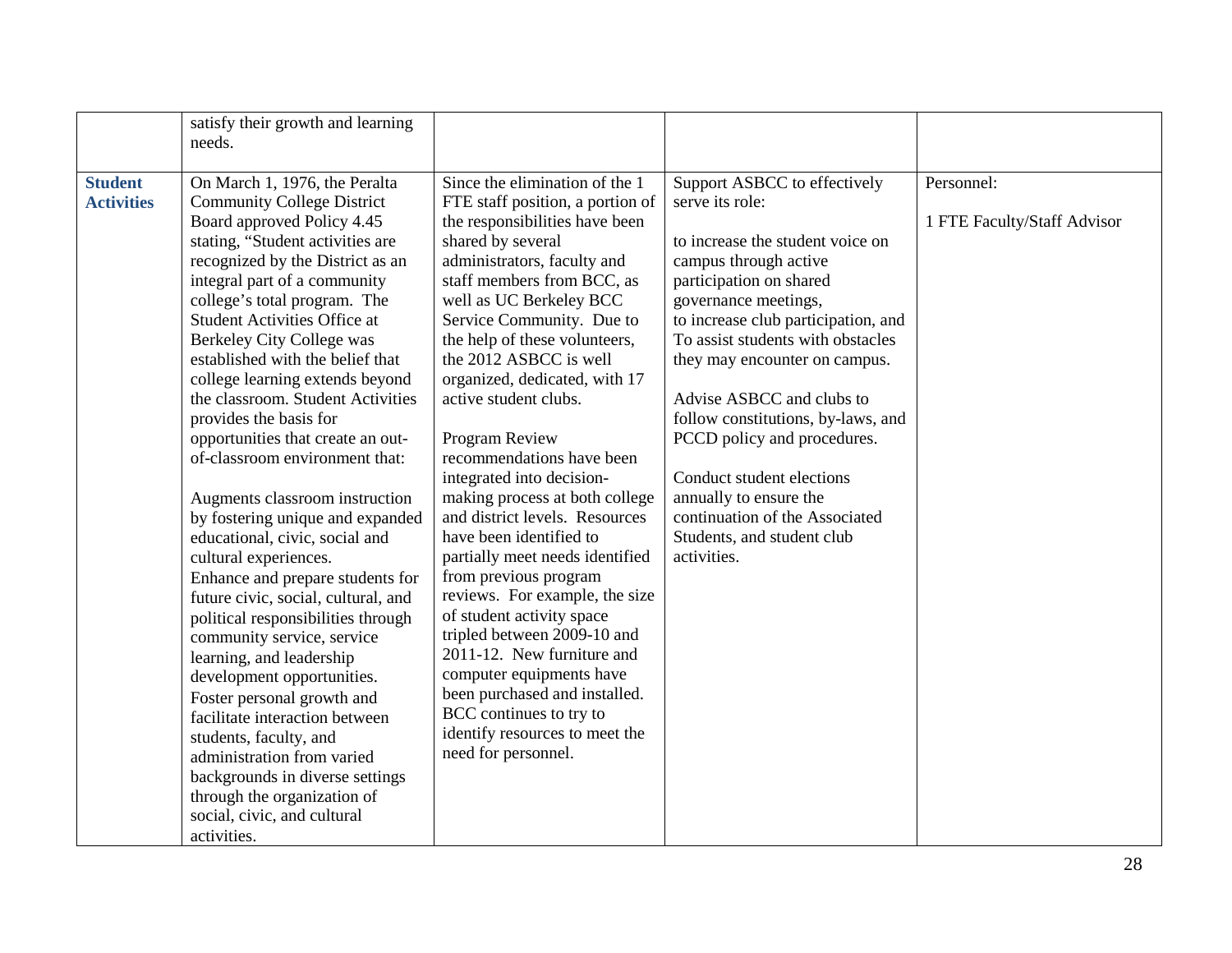| <b>Transfer</b>   | The Transfer & Career                | The Center frequently offers     | <b>Advance Student Access, Success</b> | Personnel:                      |
|-------------------|--------------------------------------|----------------------------------|----------------------------------------|---------------------------------|
| and Career        | Information Center is a hub of       | transfer and career events, for  | & Equity: track and document           | one 1 FTE career specialist.    |
| <b>Informatio</b> | student services activity.           | example in 2011-12: Transfer     | increased number of                    |                                 |
| n Center          | Berkeley City College's identity     | Day in the fall semester;        | underrepresented students using        | Space: Double the current size  |
|                   | as a transfer institution is strong, | Transfer Night in the spring     | the Transfer & Career                  | to accommodate both transfer    |
|                   | and the focus on supporting          | semester; 5 4-year campus        | Information Center to identify         | and career services.            |
|                   | students to successfully transfer    | tours; Career Pathways Expo      | career and academic goals.             | Data tracking<br>Technology:    |
|                   | to four year institutions is         | in the spring semester; on       |                                        | software, 1 additional desktop  |
|                   | promoted throughout the campus       | average 10 campus visits per     | Engage Our Communities &               | unit                            |
|                   | from basic skills through transfer   | month by four year               | Partners: expand number of four        |                                 |
|                   | level classes (which comprise the    | representatives; monthly         | year college and university            | Fiscal: Annual licensing fees   |
|                   | majority of our class offerings).    | workshops.                       | representatives visiting campus,       | for career development tools,   |
|                   | An active transfer center is vital   |                                  | and increase number of internship      | handouts, online membership,    |
|                   | to reach as many students as         | The number of transfers to UC    | and scholarship opportunities for      | etc., \$5,000.                  |
|                   | possible, and the Transfer &         | and CSU increased by 13%,        | BCC students.                          |                                 |
|                   | Career Information Center has a      | from 174 to 196, over the past   |                                        |                                 |
|                   | solid presence on campus. The        | three years.                     | Create a Culture of Innovation &       |                                 |
|                   | coordinator works in partnership     |                                  | Collaboration: in-house advisory       |                                 |
|                   | with academic counselors who all     | The Center received very         | committee coordinates efforts          |                                 |
|                   | provide transfer and career          | positive feedback from its       | related to transfer and career         |                                 |
|                   | counseling to students. The          | users through Student            | information.                           |                                 |
|                   | coordinator introduces students to   | Learning Outcome assessment      |                                        |                                 |
|                   | the resources and gives general      | survey. On a 5-point scale,      | Develop Resources to Advance &         |                                 |
|                   | information for both transfer and    | rankings of the 7 items          | <b>Sustain Mission: specifically</b>   |                                 |
|                   | career preparation, and offers       | measured ranged between 4.4      | related to transfer and workforce      |                                 |
|                   | short trainings for students to      | and 4.9.                         | development, access CTE funding        |                                 |
|                   | effectively use on-line tools for    |                                  | to provide more career related         |                                 |
|                   | their research and exploration,      | To enhance career information    | services, and to create an             |                                 |
|                   | e.g., assist.org, EUREKA,            | services, the Center received a  | expanded on-line presence.             |                                 |
|                   | California Career Café.              | grant to add one .5 FTE          |                                        |                                 |
|                   |                                      | student assistant with expertise |                                        |                                 |
|                   |                                      | in career technical programs.    |                                        |                                 |
|                   |                                      |                                  |                                        |                                 |
| <b>Veteran</b>    | The California State Approving       | The number of veteran            | Continue to serve VA students in-      | Financial Need – a specifically |
| <b>Affairs</b>    | Agency, the Council for Private      | students served by at BCC VA     | person as well as online by            | designated funding.             |
|                   | Postsecondary and Vocational         | Office has increased over 57%    | enhancing, updating and                |                                 |